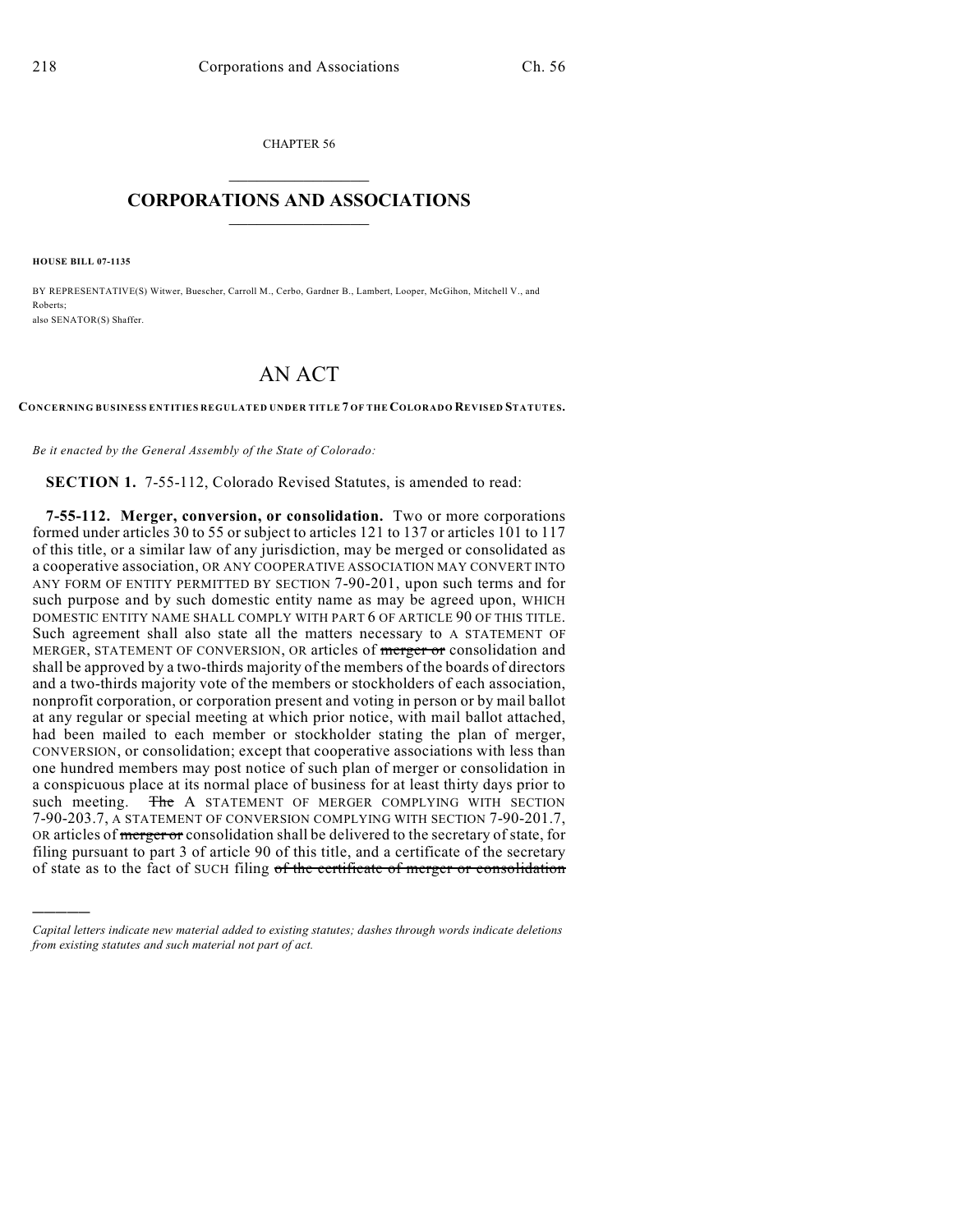shall be recorded in the office of each county in which each party to the merger, CONVERSION, or consolidation is situated. From and after the filing of the articles of merger or consolidation, the former associations, nonprofit corporations, or corporations comprising the component parts shall cease to exist, and the consolidated or merged cooperative association shall succeed to all rights, duties, and powers prescribed in the agreement of consolidated or merged associations, nonprofit corporations, or corporations, not inconsistent with this article, and shall be subject to all liabilities and obligations of the former component associations, nonprofit corporations, or corporations and succeed to all property and interest thereof and may adopt bylaws and do all things permitted by this article. THE EFFECT OF A CONVERSION SHALL BE AS PROVIDED IN SECTION 7-90-202. THE EFFECT OF A MERGER SHALL BE AS PROVIDED IN SECTION 7-90-204.

**SECTION 2.** 7-55-116, Colorado Revised Statutes, is amended to read:

**7-55-116. Application of corporation laws.** The provisions of articles 30 to 52, 101 to 117, and 121 to 137 of this title and all powers and rights thereunder shall apply to the associations organized under this article, except where such provisions are in conflict with or inconsistent with the AN express provision of this article.

**SECTION 3.** 7-56-602 (1), (2) (a), (2) (b), and (3), Colorado Revised Statutes, are amended to read:

**7-56-602. Merger, conversion, or consolidation or share or equity capital exchange.** (1) One or more cooperatives formed under or that have elected to be subject to this article may be merged, consolidated, or shares or equity capital exchanged with another domestic cooperative or another domestic entity, OR MAY CONVERT TO ANY FORM OF ENTITY PERMITTED BY SECTION 7-90-201, upon such terms, for such purpose, and by such domestic entity name as may be agreed upon, which domestic entity name shall comply with part 6 of article 90 of this title.

(2) (a) With respect to a cooperative that is a party to a plan of merger, CONVERSION, consolidation, or share or equity capital exchange, unless a different vote is required by the articles or bylaws, the plan shall be approved by a two-thirds majority of all the members of the board of the cooperative and by a two-thirds majority of the members present and voting in person or in any other manner authorized by the cooperative pursuant to section 7-56-305 (1). If a higher or lower percentage vote of members is required by the articles or bylaws for approval, not less than a majority of those present and voting in person or in any other manner authorized by the cooperative pursuant to section 7-56-305 (1) nor more than a two-thirds majority of all voting members of the cooperative shall be required.

(b) A cooperative shall not permit proportional voting to apply to a vote of members on a plan of merger, CONVERSION, consolidation, or share or equity capital exchange pursuant to this section.

(3) If a party to the merger, CONVERSION, consolidation, or share or equity capital exchange is the owner of real property in the state of Colorado and the merger, CONVERSION, consolidation, or share or equity capital exchange would affect the title to the real property, a copy of a statement of merger, CONVERSION, consolidation, orshare or equity capital exchange, certified by the secretary of state,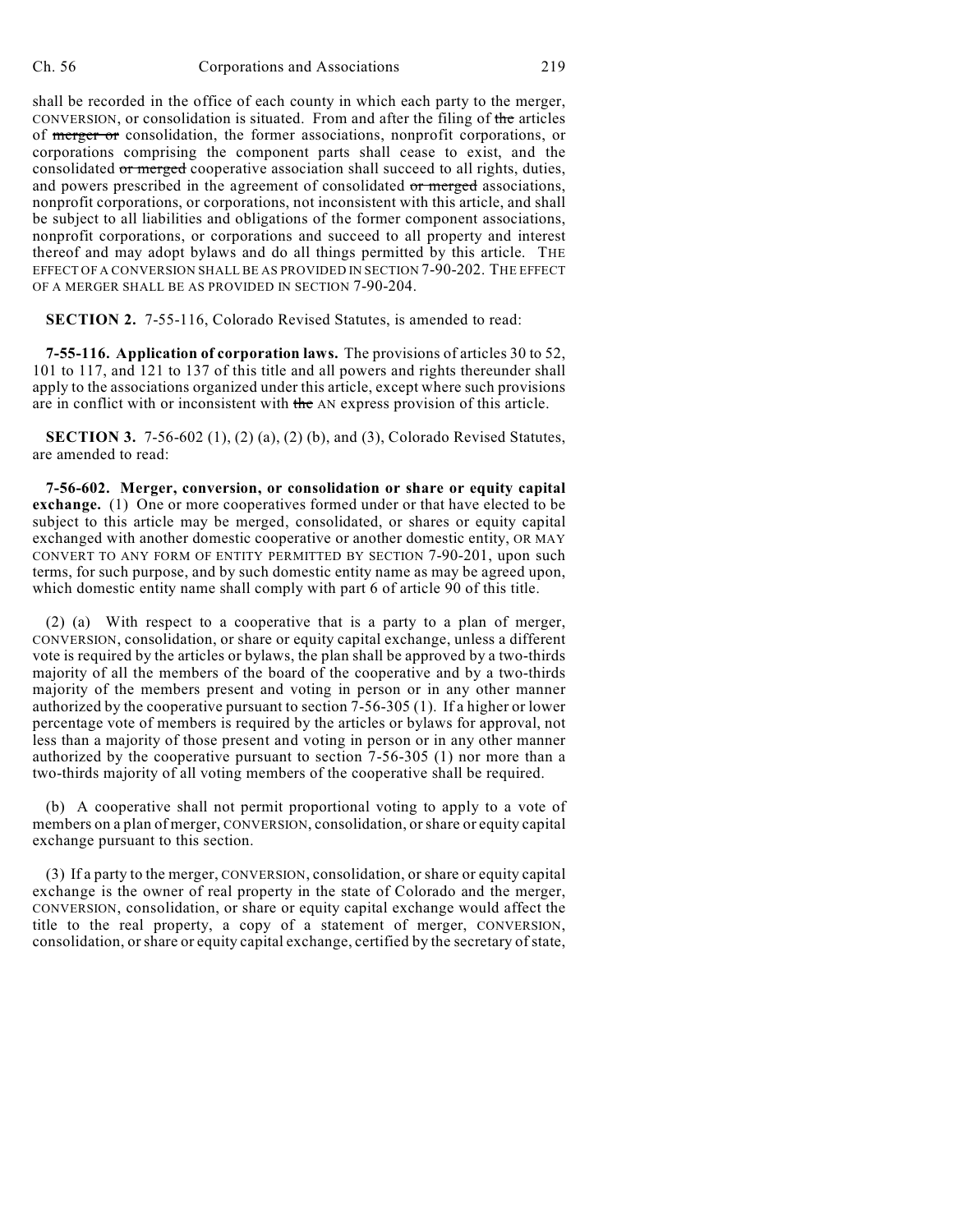shall be filed for record in the office of the county clerk and recorder in the county or counties in which the real property is situated.

**SECTION 4.** The introductory portion to 7-56-603 (1) and 7-56-603 (1) (a), (1) (c), (1) (d), and (2), Colorado Revised Statutes, are amended, and the said 7-56-603 is further amended BY THE ADDITION OF THE FOLLOWING NEW SUBSECTIONS, to read:

**7-56-603. Procedure for consolidation, share or equity capital exchange, conversion, and merger.** (1) A plan for merger, consolidation or share or equity capital exchange shall state the following:

(a) The entity name of each entity planning to  $\frac{m}{\text{erge}}$ , consolidate or exchange shares or equity capital and the principal office address of its principal office;

(c) A statement that the merging or consolidating entities are merged into or consolidated with the surviving entity, or that the acquiring entity is acquiring shares or equity capital of the other entities, and the section of this article pursuant to which the merger, consolidation or share exchange is effected;

(d) Any amendments to the articles of the surviving party to be effected by the merger, consolidation or share or equity capital exchange; and

(2) The plan of  $\frac{m_{\text{reger}}}{m_{\text{reger}}}$ , consolidation or share or equity capital exchange may state any other provisions relating to the merger, consolidation or share or equity capital exchange.

(2.3) A PLAN OF CONVERSION SHALL COMPLY WITH SECTION 7-90-201.3.

(2.7) A PLAN OF MERGER SHALL COMPLY WITH SECTION 7-90-203.3.

**SECTION 5.** 7-56-604.5, Colorado Revised Statutes, is amended to read:

**7-56-604.5. Statement of merger or conversion.** (1) After a plan of merger is approved, the surviving entity shall deliver to the secretary of state, for filing pursuant to part 3 of article 90 of this title, a statement of merger pursuant to section  $7-90-203$  (5) 7-90-203.7. If the plan of merger provides for amendments to the articles of incorporation of the surviving entity, the surviving entity shall deliver to the secretary of state, for filing pursuant to part 3 of article 90 of this title, articles of amendment effecting the amendments.

(2) AFTER A PLAN OF CONVERSION IS APPROVED, THE CONVERTING ENTITY SHALL DELIVER TO THE SECRETARY OF STATE, FOR FILING PURSUANT TO PART 3 OF ARTICLE 90 OF THIS TITLE, A STATEMENT OF CONVERSION PURSUANT TO SECTION 7-90-201.7.

**SECTION 6.** 7-56-606, Colorado Revised Statutes, is amended to read:

**7-56-606. Effect of merger, conversion, consolidation, or share or equity capital exchange.** (1) The effect of a merger is determined by section 7-90-204. When a consolidation takes effect: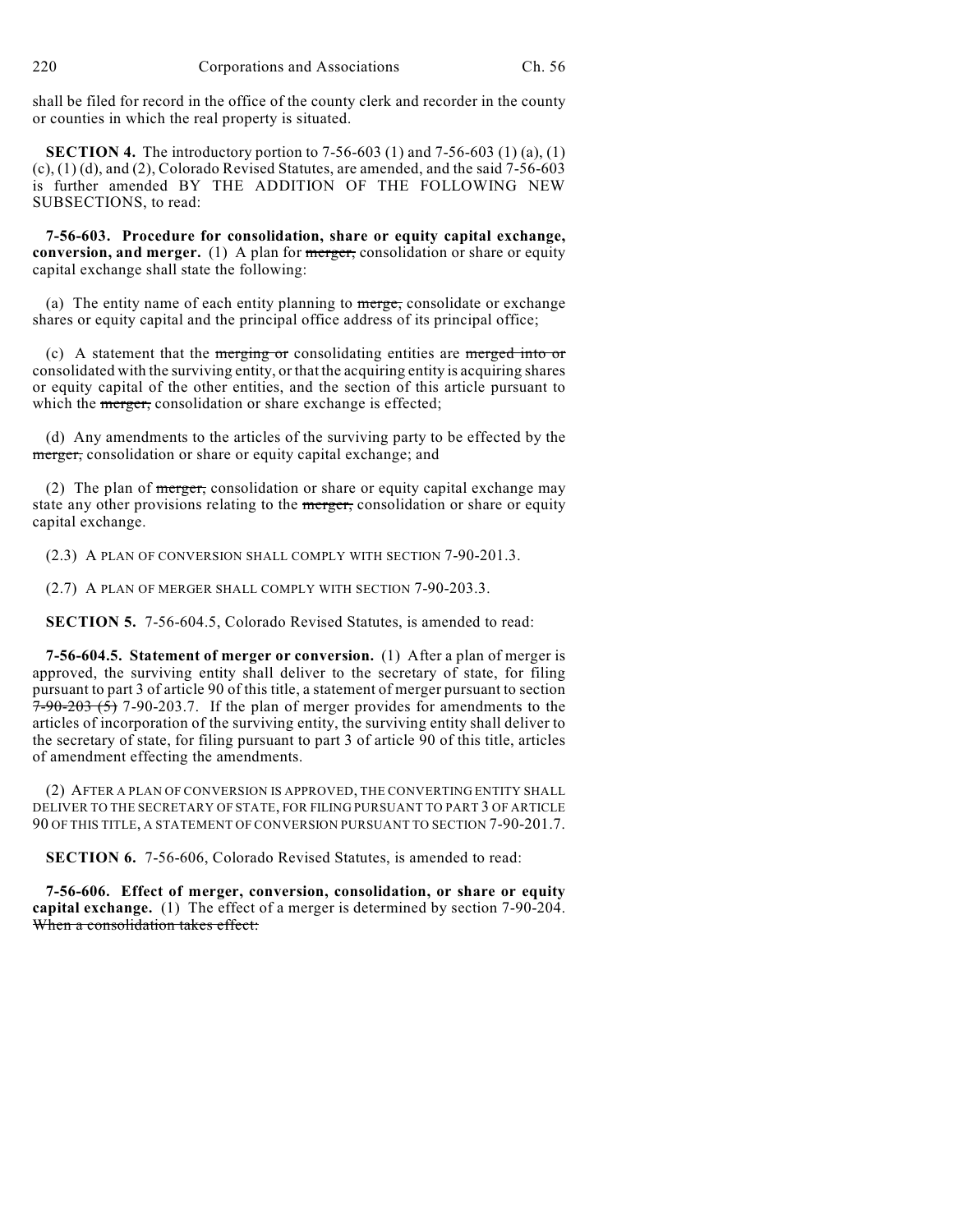(a) Each nonsurviving party to the consolidation consolidates into the surviving party, and the separate existence of every party to the consolidation except the surviving party ceases;

(b) The title to all real estate and other property owned by each nonsurviving party is transferred to and vested in the surviving party without reversion or impairment. Such transfer to and vesting in the surviving party shall be deemed to occur by operation of law, and no consent or approval of any other person shall be required in connection with any such transfer or vesting unless such consent or approval is specifically required in the event of consolidation by law or by express provision in any contract, agreement, decree, order, or other instrument to which any of the parties so consolidated is a party or by which it is bound.

(c) The surviving party has all liabilities of each party to the consolidation;

(d) A proceeding pending against any party to the consolidation may be continued as if the consolidation did not occur or the surviving party may be substituted in the proceeding for the party whose existence ceased;

(e) The articles of the surviving party are amended to the extent provided in the plan of consolidation; and

(f) The shares of each party to the consolidation that are to be converted into shares, obligations, or other securities of the surviving or any other party or into money or other property are converted, and the former holders of the shares or equity capital are entitled only to the rights provided in the statement of consolidation.

(2) THE EFFECT OF A CONVERSION IS DETERMINED BY SECTION 7-90-202.

(3) WHEN A CONSOLIDATION TAKES EFFECT:

(a) EACH NONSURVIVING PARTY TO THE CONSOLIDATION CONSOLIDATES INTO THE SURVIVING PARTY, AND THE SEPARATE EXISTENCE OF EVERY PARTY TO THE CONSOLIDATION EXCEPT THE SURVIVING PARTY CEASES;

(b) THE TITLE TO ALL REAL ESTATE AND OTHER PROPERTY OWNED BY EACH NONSURVIVING PARTY IS TRANSFERRED TO AND VESTED IN THE SURVIVING PARTY WITHOUT REVERSION OR IMPAIRMENT. SUCH TRANSFER TO AND VESTING IN THE SURVIVING PARTY SHALL BE DEEMED TO OCCUR BY OPERATION OF LAW, AND NO CONSENT OR APPROVAL OF ANY OTHER PERSON SHALL BE REQUIRED IN CONNECTION WITH ANY SUCH TRANSFER OR VESTING UNLESS SUCH CONSENT OR APPROVAL IS SPECIFICALLY REQUIRED IN THE EVENT OF CONSOLIDATION BY LAW OR BY EXPRESS PROVISION IN ANY CONTRACT, AGREEMENT, DECREE, ORDER, OR OTHER INSTRUMENT TO WHICH ANY OF THE PARTIES SO CONSOLIDATED IS A PARTY OR BY WHICH IT IS BOUND.

(c) THE SURVIVING PARTY HAS ALL LIABILITIES OF EACH PARTY TO THE CONSOLIDATION;

(d) A PROCEEDING PENDING AGAINST ANY PARTY TO THE CONSOLIDATION MAY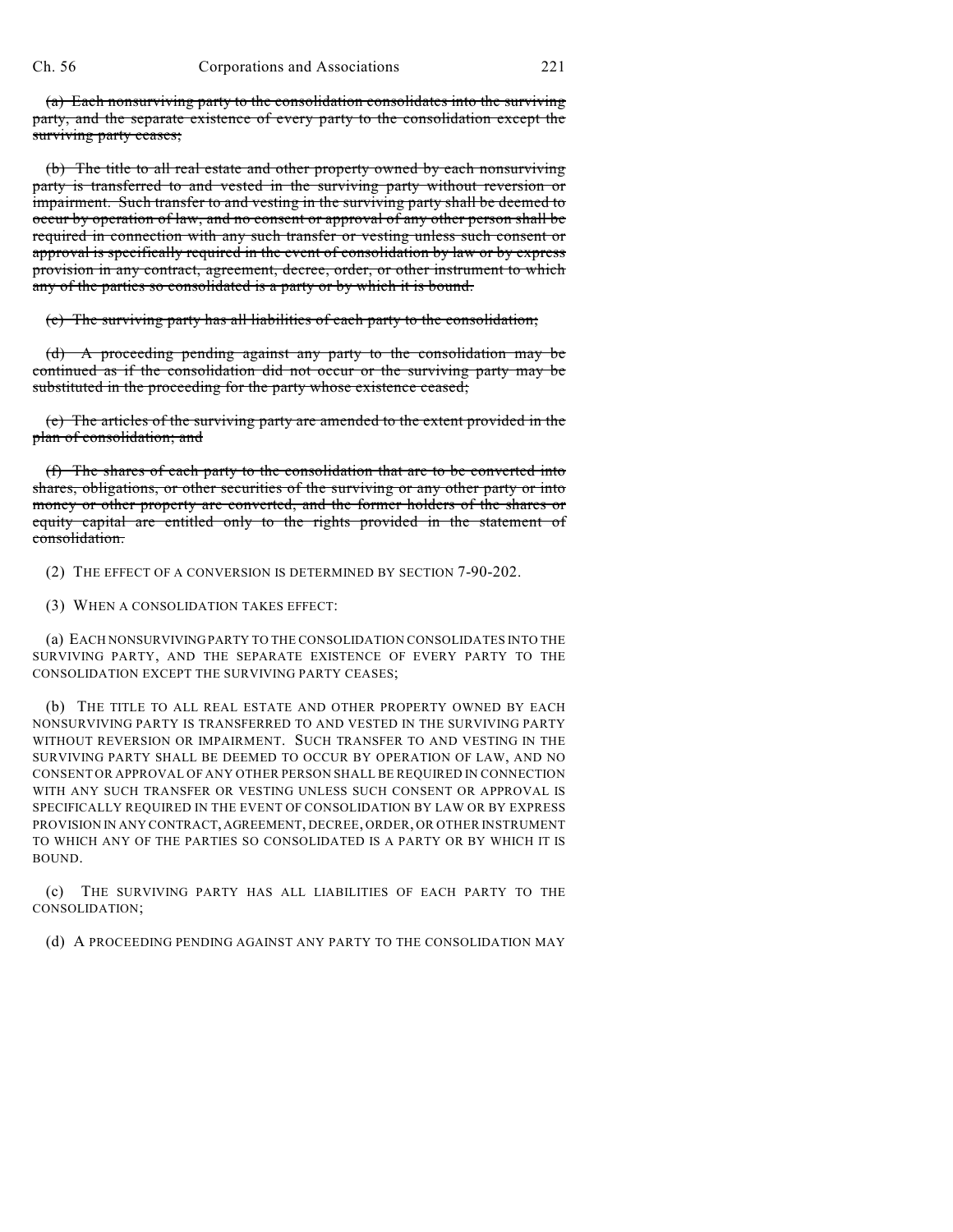BE CONTINUED AS IF THE CONSOLIDATION DID NOT OCCUR OR THE SURVIVING PARTY MAY BE SUBSTITUTED IN THE PROCEEDING FOR THE PARTY WHOSE EXISTENCE CEASED;

(e) THE ARTICLES OF THE SURVIVING PARTY ARE AMENDED TO THE EXTENT PROVIDED IN THE PLAN OF CONSOLIDATION; AND

(f) THE SHARES OF EACH SUCH PARTY TO THE CONSOLIDATION THAT ARE TO BE CONVERTED INTO SHARES, OBLIGATIONS, OR OTHER SECURITIES OF THE SURVIVING OR ANY OTHER PARTY OR INTO MONEY OR OTHER PROPERTY ARE CONVERTED, AND THE FORMER HOLDERS OF THE SHARES OR EQUITY CAPITAL ARE ENTITLED ONLY TO THE RIGHTS PROVIDED IN THE STATEMENT OF CONSOLIDATION.

 $(2)$  (4) When a share or equity capital exchange takes effect, the shares or equity capital of each acquired party are exchanged as provided in the plan, and the former holders of the shares or equity capital are entitled only to the exchange rights provided in the articles of share or equity capital exchange.

**SECTION 7.** Part 6 of article 56 of title 7, Colorado Revised Statutes, is amended BY THE ADDITION OF A NEW SECTION to read:

**7-56-606.5. Merger with foreign entity.** (1) ONE OR MORE DOMESTIC COOPERATIVES MAY MERGE WITH ONE OR MORE FOREIGN ENTITIES IF:

(a) THE MERGER IS PERMITTED BY SECTION 7-90-203 (2);

(b) THE FOREIGN ENTITY COMPLIES WITH SECTION 7-90-203.7 IF IT IS THE SURVIVING ENTITY OF THE MERGER; AND

(c) EACH DOMESTIC COOPERATIVE COMPLIES WITH THE APPLICABLE PROVISIONS OF SECTIONS 7-56-602 AND 7-56-603 AND, IF IT IS THE SURVIVING COOPERATIVE OF THE MERGER, WITH SECTION 7-56-604.5.

(2) UPON THE MERGER TAKING EFFECT, THE SURVIVING FOREIGN ENTITY OF A MERGER SHALL COMPLY WITH SECTION 7-90-204.5.

**SECTION 8.** 7-56-607 (1), (1.5), and (2) (a) (I), Colorado Revised Statutes, are amended to read:

**7-56-607. Consolidation or share or equity capital exchange with foreign business.** (1) One or more domestic cooperatives may merge, consolidate or enter into a share or equity capital exchange with one or more foreign entities if:

(a) In a merger or consolidation, the merger or consolidation is permitted by the law of the jurisdiction under which each foreign entity is formed and each foreign entity complies with that law in effecting the merger or consolidation;

(b) In a share or equity capital exchange, the cooperative whose shares or equity will be acquired is a domestic or foreign cooperative, and if a share or equity capital exchange is permitted by the law of the jurisdiction under the law of which the acquiring entity is formed;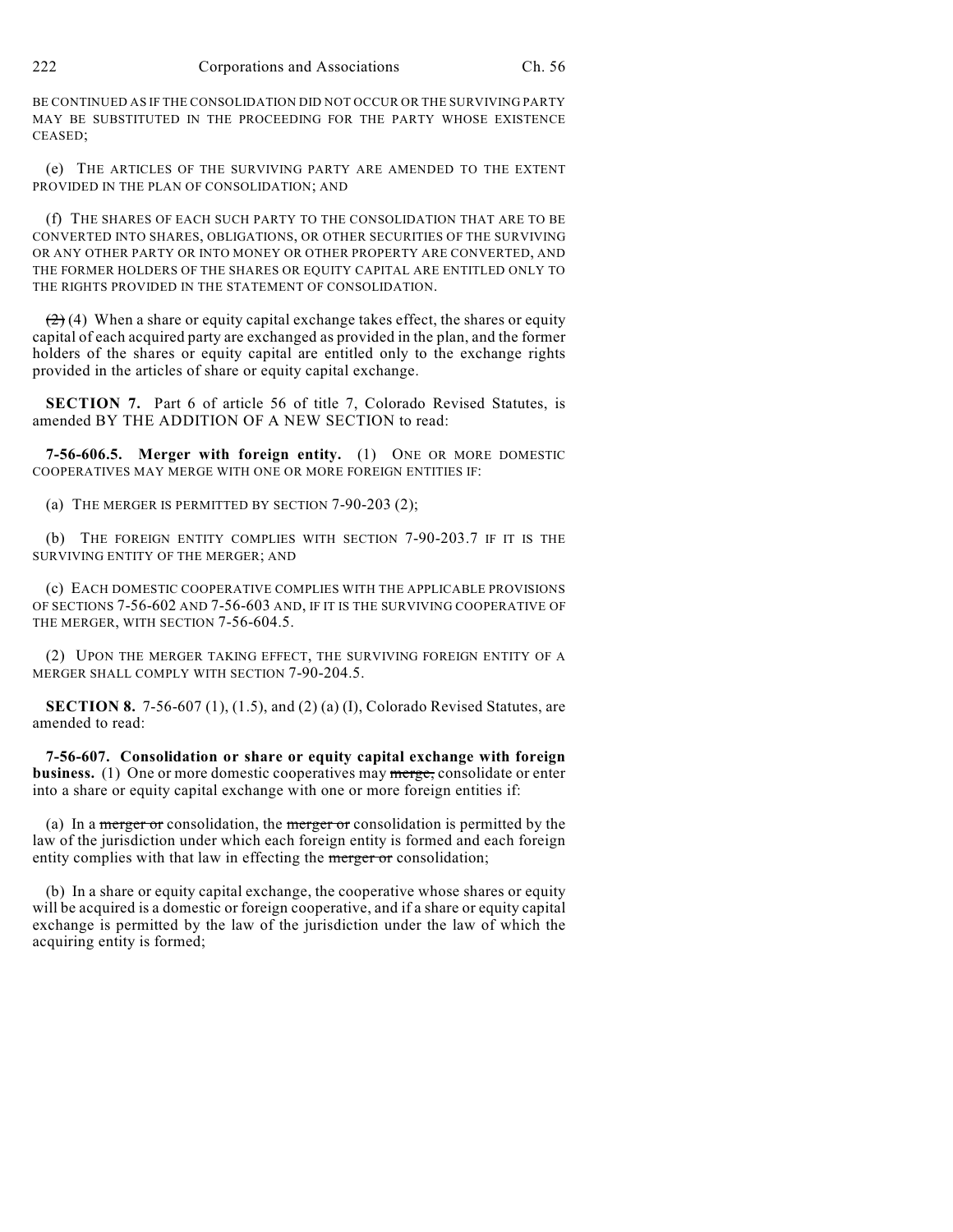(c) The foreign entity complies with the provisions of section  $7-56-604.5$  or 7-56-605 as the case may be, if it is the surviving or new entity in a merger or consolidation or acquiring entity in a share or equity capital exchange; and

(d) The foreign entity is the surviving entity in the merger or consolidation or the acquiring entity of the share or equity capital exchange and it complies with section 7-56-604.5 or 7-56-605. as the case may be.

 $(1.5)$  Upon the merger taking effect, the surviving foreign corporation of a merger shall comply with section 7-90-204.5.

(2) Upon the consolidation or share or equity capital exchange taking effect, the surviving foreign entity of a consolidation and the acquiring foreign entity of a share or equity capital exchange:

(a) Shall either:

(I) APPOINT A REGISTERED AGENT IF THE FOREIGN ENTITY HAS NO REGISTERED AGENT AND maintain a registered agent pursuant to part 7 of article 90 of this title, whether or not the foreign entity is otherwise subject to that part, to accept service in any proceeding based on a cause of action arising with respect to any domestic entity that is merged into the foreign entity OR THE OWNERSHIP INTERESTS OF WHICH ARE ACQUIRED IN A SHARE OR EQUITY CAPITAL EXCHANGE; or

**SECTION 9.** 7-56-608 (2), (4), (5), (6), and (7), the introductory portion to 7-56-608 (8), and 7-56-608 (8) (b), Colorado Revised Statutes, are amended to read:

**7-56-608. Dissenters' rights - definitions.** (2) If the board of a cooperative subject to this article submits to the members of the cooperative for approval a plan of merger, CONVERSION, consolidation, or share or equity capital exchange and if following the merger, CONVERSION, consolidation, or share or equity capital exchange there will be members of any cooperative involved in the proposed transaction who would no longer be eligible for membership or other voting interest in the surviving OR RESULTING entity, the ineligible members shall be entitled to repayment of their equity interests in the cooperative in accordance with this section.

(4) A cooperative that proposes to be a party to a merger, CONVERSION, consolidation, share or equity capital exchange, or a sale of assets, as described in subsection (2) or (3) of this section, shall include in the notice of the membership meeting at which the vote of the members is taken thereon an explanation of the right to dissent and the requirement to give written notice of intent to demand payment by a member having the right to do so under this section.

(5) A member who may be entitled to repayment of the member's equity interests in the cooperative in accordance with this section shall give written notice of the member's intention to demand payment before the vote is taken at the membership meeting at which a vote on the proposed merger, CONVERSION, consolidation, share or equity capital exchange, or sale of assets is to be taken. Upon giving notice, the member shall no longer be entitled to vote on the proposed transaction. The written notice shall include the name of the member in which the stock or membership is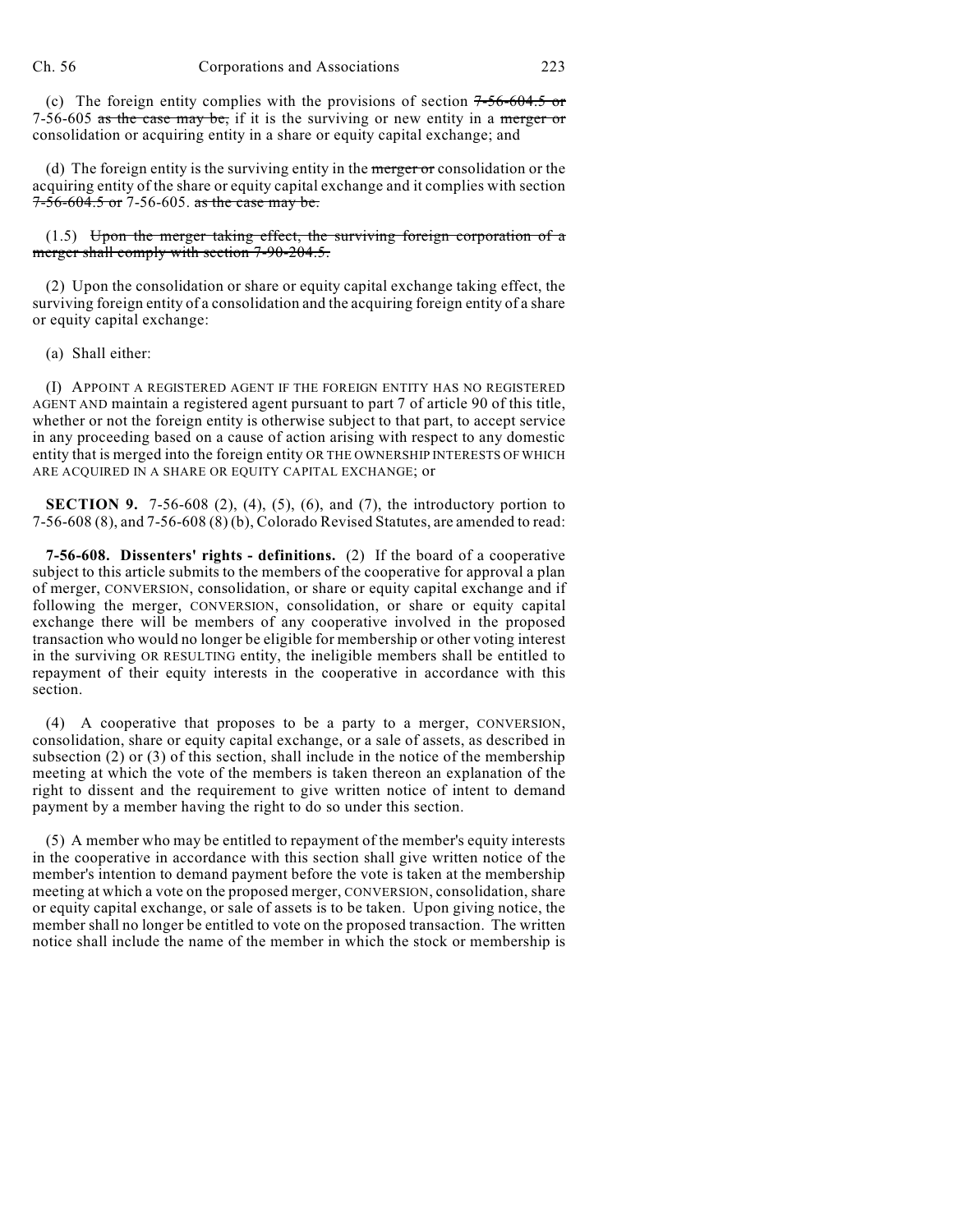held on the records of the cooperative and the member's address and social security or federal tax identification number. Failure to give written notice of intention to demand payment in the prescribed manner disqualifies the member from demanding payment under this section.

(6) If the merger, CONVERSION, consolidation, share or equity capital exchange, or sale of assets described in subsection (2) or (3) of this section is approved by the members of the cooperative in the manner applicable to any other entity that is a party to the transaction, the surviving, RESULTING, or new entity, including a cooperative that is to sell all or substantially all of its assets, shall be required to make the payments provided in this section. The surviving, RESULTING, or new entity shall give written notice to all dissenters who have given notice to dissent pursuant to this section. The notice shall include the address at which the surviving, RESULTING, or new entity will receive payment demands, the requirement to submit stock or membership certificates or certification of the loss or destruction thereof, the period in which demands will be received which shall be not less than thirty days from the date of the notice, and where applicable, a statement of qualifications for membership or other voting interest in the surviving or new entity.

(7) Within the period stated in the notice described in subsection (6) of this section, a dissenter may deliver a written demand for payment to the surviving, RESULTING, or new entity, or in the case of a sale of assets subject to this section, to the cooperative selling its assets, stating the address to which payment is to be made and, where applicable, a statement as to the reasons why the dissenter no longer qualifies for membership or a voting interest in the surviving, RESULTING, or new entity.

(8) Within thirty days after receipt of a demand for payment, the surviving, RESULTING, or new entity or, in the case of a sale of assets subject to this section, the cooperative selling its assets shall pay to the dissenter:

(b) The stated value of all other equity capital of the dissenter in the cooperative as recorded in the records of the surviving, cooperative RESULTING, OR NEW ENTITY, or in the case of a sale of assets subject to this section, of the cooperative selling its assets; except that, in the case of any merger, CONVERSION, consolidation, or share or equity capital exchange, if the surviving, RESULTING, or new entity has, by written agreement or operation of law other than this section, become liable to repay the other equity capital of the dissenter, the repayment of other equity capital shall be made by the surviving, RESULTING, or new entity under the same conditions and time frame, but not more than fifteen years, that would have applied if the member or equity holder had withdrawn or been terminated from the cooperative that is not the surviving, RESULTING, or new entity immediately prior to the effective date of the merger, CONVERSION, consolidation, or share or equity capital exchange. If payment is not made on the date required by this subsection (8), the recipient shall be entitled to interest from the date the payment should have been made until the date payment is actually made.

**SECTION 10.** 7-56-702 (3), Colorado Revised Statutes, is amended to read:

**7-56-702. Authorization of dissolution after issuance of memberships.** (3) The cooperative shall give notice to each member of the regular or special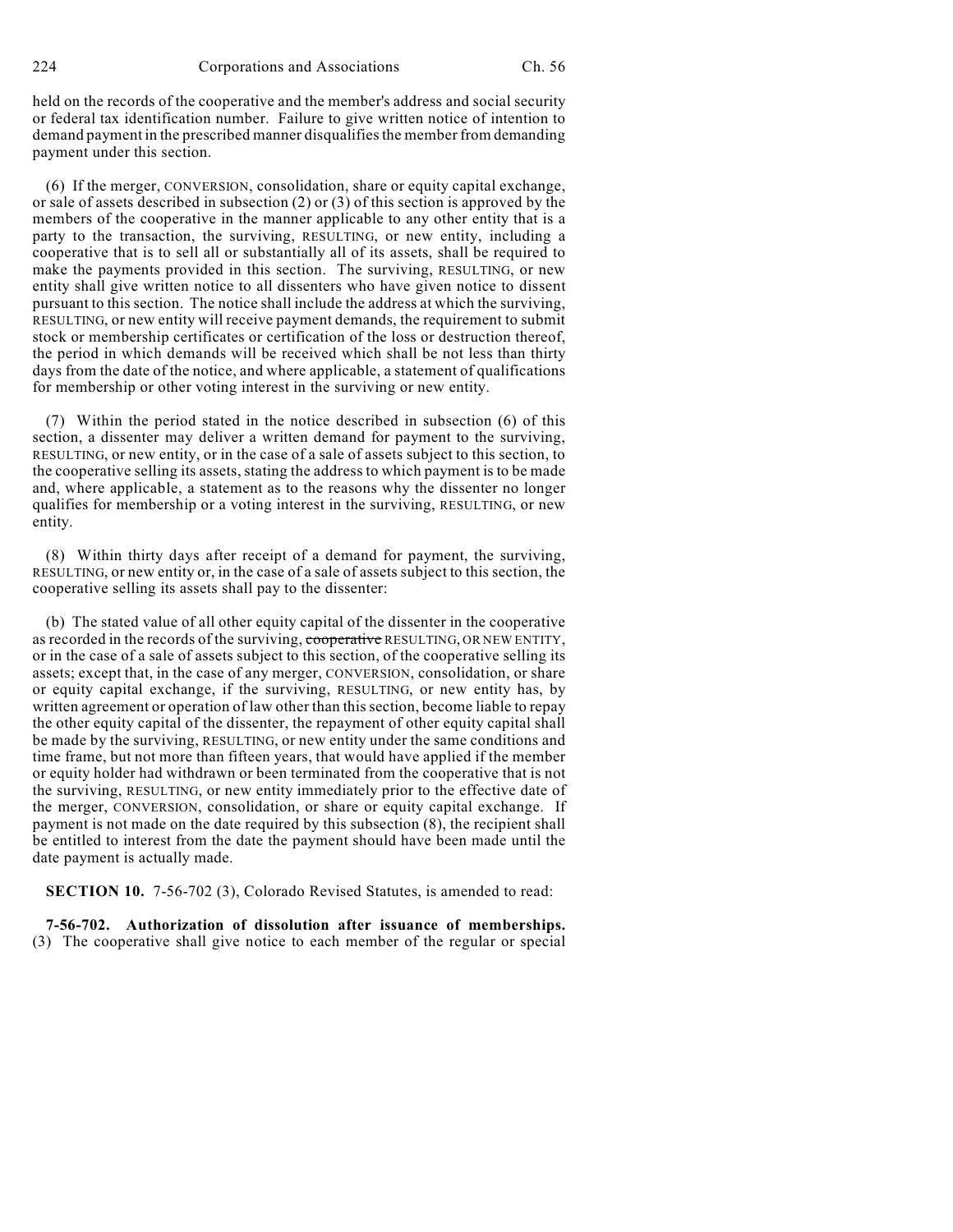meeting at which the resolution to dissolve will be voted upon. The notice shall state that the purpose, or one of the purposes, of the meeting is to consider the proposal to dissolve the cooperative. The notice shall contain or be accompanied by a copy of the proposal or a summary thereof, including a description of the proposed distribution of the cooperative's assets and, an attached IF VOTING BY MAIL IS PERMITTED, WITH A mail ballot ATTACHED TO IT.

**SECTION 11.** 7-62-608 (2), Colorado Revised Statutes, is amended to read:

**7-62-608. Liability upon return of contribution.** (2) If a partner has received the return of any part of the partner's contribution in violation of the partnership agreement or this article, the partner is liable to the limited partnership for a period of six THREE years thereafter for the amount of the contribution wrongfully returned.

**SECTION 12.** 7-70-102 (2) (c) and (2) (d), Colorado Revised Statutes, as they will become effective May 29, 2007, are amended to read:

**7-70-102. Statement of trademark registration.** (2) A statement of trademark registration shall state:

(c) If the registrant is an individual, the street address of the individual's primary residence or usual place of business in this state if the individual has one, or outside this state if the individual has no primary residence or usual place of business in this state, and, if different, the mailing address of the individual INDIVIDUAL'S PRINCIPAL ADDRESS;

(d) If the registrant is an entity other than a reporting entity, the street address of the entity's usual place of business in this state if it has one, or outside this state if it has no usual place of business in this state, and, if different, the mailing address of the entity ENTITY'S PRINCIPAL ADDRESS;

**SECTION 13.** 7-70-106 (2) (d) and (2) (e), Colorado Revised Statutes, as they will become effective May 29, 2007, are amended to read:

**7-70-106. Statement of transfer of trademark registration.** (2) A statement of transfer of trademark registration shall:

(d) If the transferee is an individual, state the street address of the individual's primary residence or usual place of business in this state if the individual has one, or outside this state if the individual has no primary residence or usual place of business in this state, and, if different, the mailing address of the individual INDIVIDUAL'S PRINCIPAL ADDRESS;

(e) If the transferee is an entity other than a reporting entity, state the street address of the entity's usual place of business in this state if it has one, or outside this state if it has no usual place of business in this state, and, if different, the mailing address of the entity ENTITY'S PRINCIPAL ADDRESS;

**SECTION 14.** 7-70-108 (1) (b), Colorado Revised Statutes, as it will become effective May 29, 2007, is amended to read: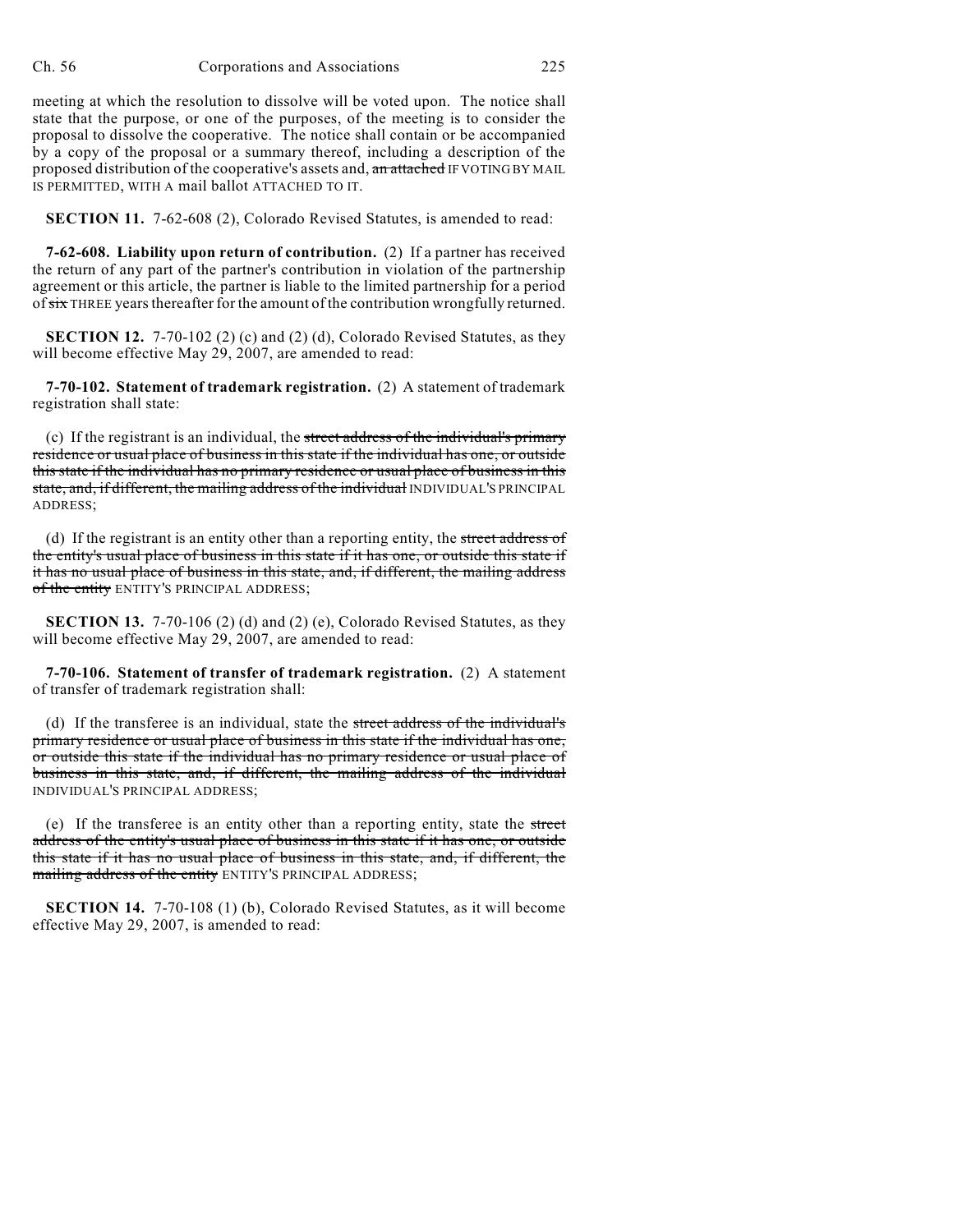**7-70-108. Service of process on a registrant.** (1) A registrant who is neither an individual resident of this state nor an entity that is required to maintain a registered agent pursuant to part 7 of article 90 of this title shall either:

(b) Be deemed to have authorized service of process on it in connection with any such cause of action by registered mail or by certified mail, return receipt requested, addressed to the registrant at the mailing address, if any, furnished pursuant to section 7-70-102 (2) (e) (II), 7-70-104 (3) (c), or 7-70-106 (2) (f), as it may have been corrected by a statement of correction filed pursuant to section 7-90-305 or changed in a statement of change filed pursuant to section 7-90-305.5, and, if no such address has been furnished, to the registrant at THE REGISTRANT'S PRINCIPAL ADDRESS;

(I) If the registrant is an individual who is not a resident of this state, the individual's most recent street address and, if different, mailing address furnished in a statement filed pursuant to this article, as the statement may have been changed in a statement of change filed pursuant to section 7-90-702 or corrected in a statement of correction filed pursuant to section 7-90-703;

(II) If the registrant has one, the registrant's principal office address; and

(III) If the registrant is a person other than an individual or a reporting entity, the registrant's most recent street address and, if different, mailing address, furnished in a statement filed pursuant to this article, as it may have been changed in a statement of change filed pursuant to section 7-90-702, or corrected in a statement of correction filed pursuant to section 7-90-703.

**SECTION 15.** 7-71-103 (1) (c), Colorado Revised Statutes, is amended to read:

**7-71-103. Statement of trade name.** (1) A person may deliver to the secretary of state, for filing pursuant to part 3 of article 90 of this title, a statement of trade name for any name other than the true name of the person or, in the case of a general partnership that is not a limited liability partnership, other than the true name of each general partner of the general partnership, under which the person transacts business, or contemplates transacting business, in this state. A statement of trade name shall state:

(c) If the person is an individual, the street address of the individual's primary residence or usual place of business in this state if the individual has one, or outside this state if the individual has no primary residence or usual place of business in this state, and, if different, the mailing address of the individual or, if the person is an entity other than a reporting entity, the street address of the entity's usual place of business in this state if it has one, or outside this state if it has no usual place of business in this state and, if different, the mailing address of the entity NOT A REPORTING ENTITY, THE PERSON'S PRINCIPAL ADDRESS;

**SECTION 16.** 7-80-408, Colorado Revised Statutes, is amended BY THE ADDITION OF A NEW SUBSECTION to read:

**7-80-408. Access to and confidentiality of information - records - accounting.** (6) A MEMBER OF A LIMITED LIABILITY COMPANY SHALL HAVE THE RIGHT TO HAVE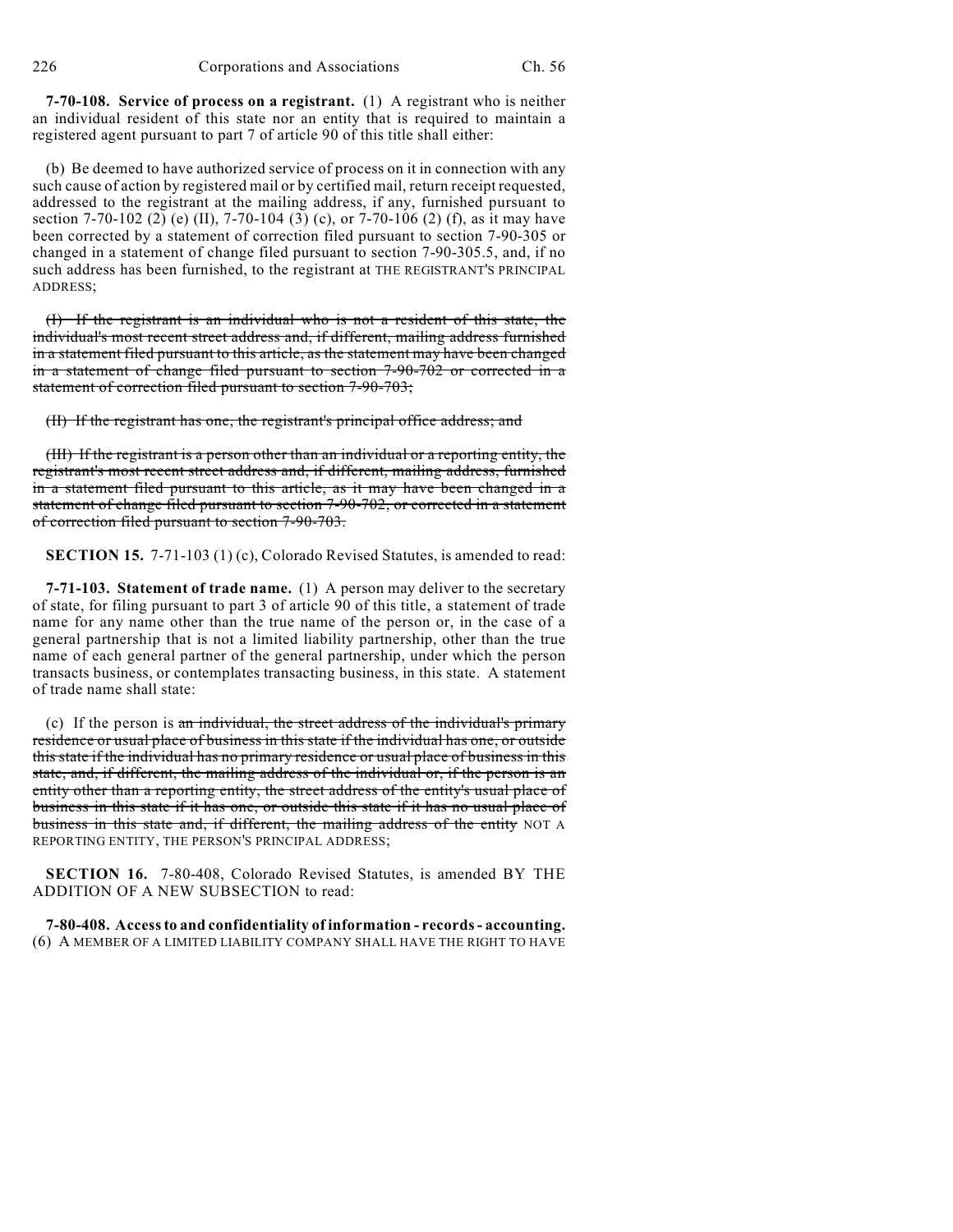A FORMAL ACCOUNTING OF LIMITED LIABILITY COMPANY AFFAIRS WHENEVER CIRCUMSTANCES RENDER IT JUST AND REASONABLE.

**SECTION 17.** 7-80-603, Colorado Revised Statutes, is amended to read:

**7-80-603. Interest of member upon resignation.** A member who has resigned or withdrawn shall have no right to participate in the management of the business and affairs of the limited liability company and is entitled only to receive the share of the profits or other compensation by way of income and the return of contributions, to which such member would have been entitled if the member had not resigned. or withdrawn.

**SECTION 18.** 7-80-606 (1), Colorado Revised Statutes, is amended to read:

**7-80-606. Limitations on distribution.** (1) A limited liability company shall not make a distribution to a member to the extent that at the time of distribution, after giving effect to the distribution, all liabilities of the limited liability company, other than liabilities to members on account of their limited liability company MEMBERSHIP interests and liabilities for which the recourse of creditors is limited to a specific property of the limited liability company, exceed the fair value of the assets of the limited liability company; except that the fair value of property that is subject to a liability for which the recourse of creditors is limited shall be included in the assets of the limited liability company only to the extent that the fair value of that property exceeds that liability. For purposes of this subsection (1), the term "distribution" shall not include payments to the extent that the payments do not exceed amounts equal to or constituting reasonable compensation for present or past services or reasonable payments made in the ordinary course of business pursuant to a bona fide retirement plan or other benefits program.

**SECTION 19.** 7-80-702 (2), Colorado Revised Statutes, is amended to read:

**7-80-702. Interest in limited liability company - transferability of interest.** (2) A MEMBER CEASES TO BE A MEMBER UPON ASSIGNMENT OR TRANSFER OF ALL THE MEMBER'S MEMBERSHIP INTEREST. A person to whom all of a member's membership interest has been assigned or transferred and who has been admitted as a member has all the rights and powers and is subject to all the restrictions and liabilities of the assignor or transferor with respect to the portion of the membership interest assigned or transferred. The admission of the assignee or transferee terminates the assignor's or transferor's rights and powers as a member with respect to the portion of the membership interest assigned or transferred and releases the assignor or transferor from liability to the limited liability company other than for liabilities under section 7-80-502 or 7-90-606 7-80-606.

**SECTION 20.** 7-90-102 (35.7) (g), (51.5), (55), and (58), Colorado Revised Statutes, are amended, and the said 7-90-102 is further amended BY THE ADDITION OF THE FOLLOWING NEW SUBSECTIONS, to read:

**7-90-102. Definitions.** As used in this title, except as otherwise defined for the purpose of any section, subpart, part, or article of this title, or unless the context otherwise requires: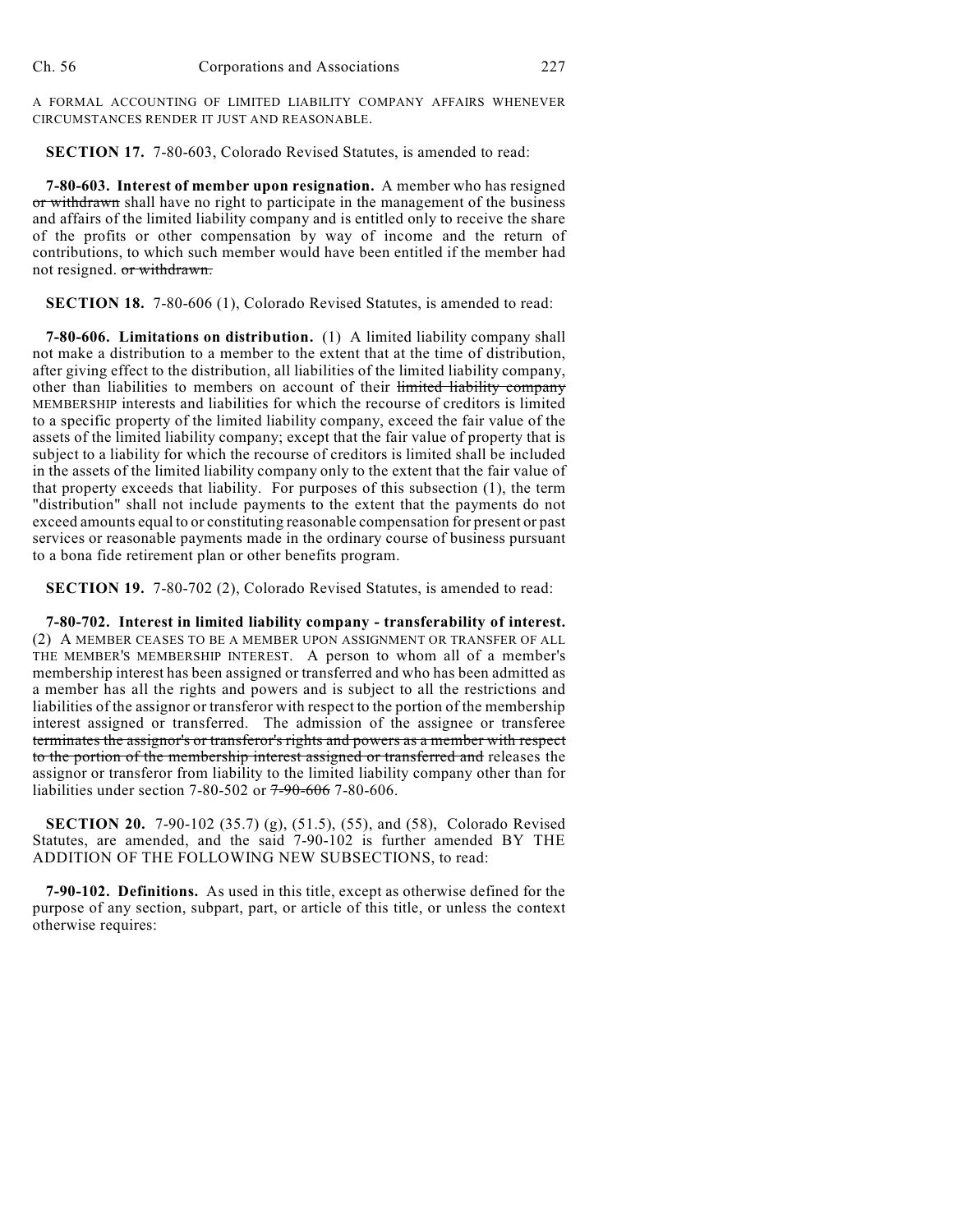(20.6) "FEE" MEANS A FEE DETERMINED AND COLLECTED BY THE SECRETARY OF STATE AS PROVIDED IN SECTION 24-21-104, C.R.S., AND INCLUDES A FEE IMPOSED AS A PENALTY FOR A LATE FILING OR OTHERWISE.

## (35.7) "Manager" means:

(g) Any person whose position with respect to an entity, as determined under the constituent filed documents and organic statutes of the entity, without regard to the person's title, is the functional equivalent of any of the positions described in paragraphs (a) to (f) of this subsection (35.7).

(50.5) (a) "PRINCIPAL ADDRESS" MEANS PRINCIPAL OFFICE ADDRESS OR, FOR A PERSON THAT HAS NO PRINCIPAL OFFICE ADDRESS, THE STREET ADDRESS OF THE PERSON'S USUAL PLACE OF BUSINESS IN THIS STATE IF IT HAS ONE, THE STREET ADDRESS OF THE PERSON'S RESIDENCE IN THIS STATE IF IT HAS ONE BUT HAS NO PRINCIPAL PLACE OF BUSINESS IN THIS STATE, THE STREET ADDRESS OF THE PERSON'S USUAL PLACE OF BUSINESS OUTSIDE THIS STATE IF IT HAS ONE BUT HAS NO USUAL PLACE OF BUSINESS OR RESIDENCE IN THIS STATE, OR STREET ADDRESS OF THE PERSON'S RESIDENCE OUTSIDE THIS STATE IF IT HAS ONE BUT HAS NO PRINCIPAL PLACE OF BUSINESS ANYWHERE AND NO RESIDENCE IN THIS STATE.

(b) IN EACH CASE ENUMERATED IN PARAGRAPH (a) OF THIS SUBSECTION (50.5), FOR A PERSON THAT HAS NO PRINCIPAL OFFICE ADDRESS, "PRINCIPAL ADDRESS" MEANS THE MAILING ADDRESS OF THE PERSON IF IT IS DIFFERENT FROM THE ADDRESS DETERMINED PURSUANT TO PARAGRAPH (a) OF THIS SUBSECTION (50.5).

(51.5) "Principal office address" means the street address and, if different, the mailing address inside or outside this state, that an entity has BEEN stated BY OR FOR AN ENTITY to be IT'S THE principal office address OF THE ENTITY in the first FILED document, that the entity has delivered to the secretary of state, for filing pursuant to part 3 of this article, and that has been filed by the secretary of state, in which document the entity OR ANOTHER PERSON has been required, by a provision of this title or by a form or cover sheet the use of which is required by the secretary of state, to state the ENTITY'S principal office address; or, if the entity's principal office address has been changed pursuant to section 7-90-705, the principal office address of the entity as last so changed.

(55) "Registered agent" means the registered agent required to be maintained by an entity pursuant to part 7 of this article OR APPOINTED PURSUANT TO ARTICLE 70 OF THIS TITLE.

(58) "Reporting entity" means ANY DOMESTIC ENTITY AS TO WHICH A CONSTITUENT FILED DOCUMENT IS ON FILE IN THE RECORDS OF THE SECRETARY OF STATE OTHER THAN A DOMESTIC LIMITED PARTNERSHIP THAT IS NOT A REPORTING LIMITED PARTNERSHIP a business development corporation, a cooperative housing corporation, a domestic cooperative, a domestic corporation, a domestic limited liability company, a domestic limited partnership association, a domestic nonprofit corporation, a domestic limited liability partnership, a domestic limited liability limited partnership, a corporate entity referred to in section 7-137-102, and any foreign entity authorized to transact business or conduct activities in this state. An entity ceases to be a reporting entity upon the dissolution of the entity, the entity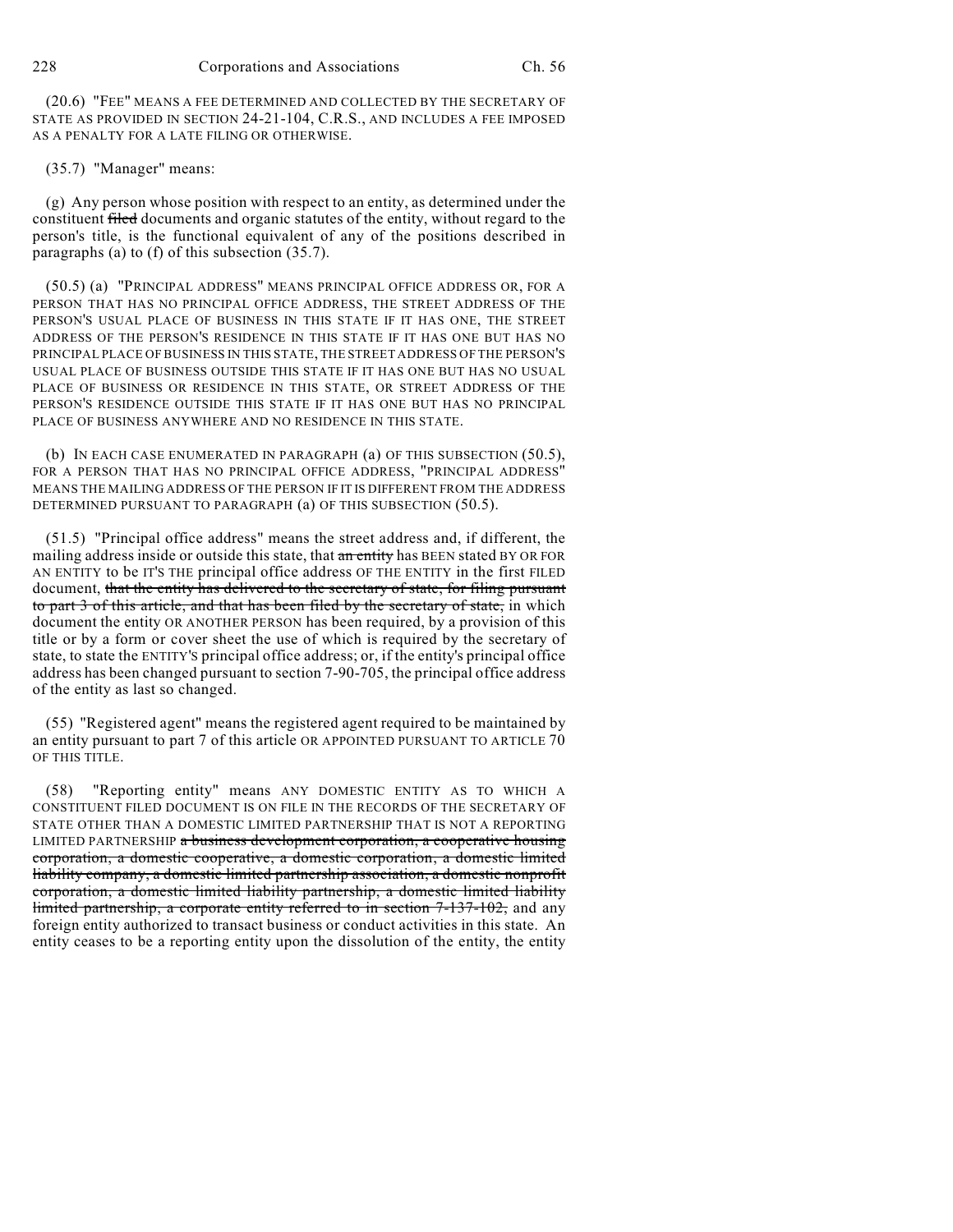becoming delinquent, the relinquishment of the entity's authority to transact business or conduct activities in this state, or, if the entity is a limited liability partnership or a limited liability limited partnership THAT IS NOT A REPORTING LIMITED PARTNERSHIP, its withdrawal of its statement of registration. A dissolved entity that was a reporting entity before its dissolution again becomes a reporting entity upon its reinstatement under part 10 of this article, and a delinquent entity again becomes a reporting entity upon the curing of its delinquency pursuant to section 7-90-904.

(58.5) "REPORTING LIMITED PARTNERSHIP" MEANS:

(a) A DOMESTIC LIMITED PARTNERSHIP FORMED AFTER JULY 26, 2009;

(b) A DOMESTIC LIMITED PARTNERSHIP FORMED UNDER ARTICLE 61 OF THIS TITLE THAT ELECTS AFTER JULY 26, 2009, TO BE GOVERNED BY ARTICLE 62 OF THIS TITLE;

(c) A DOMESTIC LIMITED PARTNERSHIP FORMED UNDER OR GOVERNED BY ARTICLE 62 OF THIS TITLE FOR WHICH, AFTER JULY 26, 2009, A STATEMENT OF REGISTRATION IS DELIVERED TO THE SECRETARY OF STATE, FOR FILING PURSUANT TO PART 3 OF THIS ARTICLE, AND WHICH IS SUBSEQUENTLY ON FILE IN THE RECORDS OF THE SECRETARY OF STATE; OR

(d) ANY OTHER DOMESTIC LIMITED PARTNERSHIP FORMED UNDER OR GOVERNED BY ARTICLE 62 OF THIS TITLE AS TO WHICH A STATEMENT OF ELECTION TO BE A REPORTING ENTITY IS ON FILE IN THE RECORDS OF THE SECRETARY OF STATE AFTER JULY 26, 2009.

(61.4) "STATEMENT OF CONVERSION" MEANS A STATEMENT OF CONVERSION AS DESCRIBED IN SECTION 7-90-201.7.

(61.5) "STATEMENT OF ELECTION TO BE A REPORTING ENTITY" MEANS A STATEMENT OF ELECTION TO BE A REPORTING ENTITY AS DESCRIBED IN SECTION 7-90-501 (7.5).

(61.6) "STATEMENT OF MERGER" MEANS A STATEMENT OF MERGER AS DESCRIBED IN SECTION 7-90-203.7.

**SECTION 21.** 7-90-201, Colorado Revised Statutes, is amended to read:

**7-90-201. Conversion of an entity into another entity.** (1) PURSUANT TO A PLAN OF CONVERSION APPROVED IN ACCORDANCE WITH SECTION 7-90-201.4:

 $(1)$  (a) A domestic entity of one form may be converted into any other form of domestic entity.

 $(2)$  (b) A domestic entity may be converted into any form of foreign entity recognized in the jurisdiction under the law of which the entity will be considered to have been formed after the conversion.

 $(3)(2)$  A foreign entity may be converted into a domestic entity if the conversion is not prohibited by the constituent documents or organic statutes and if the foreign entity complies with all of the requirements, if any, of its constituent documents and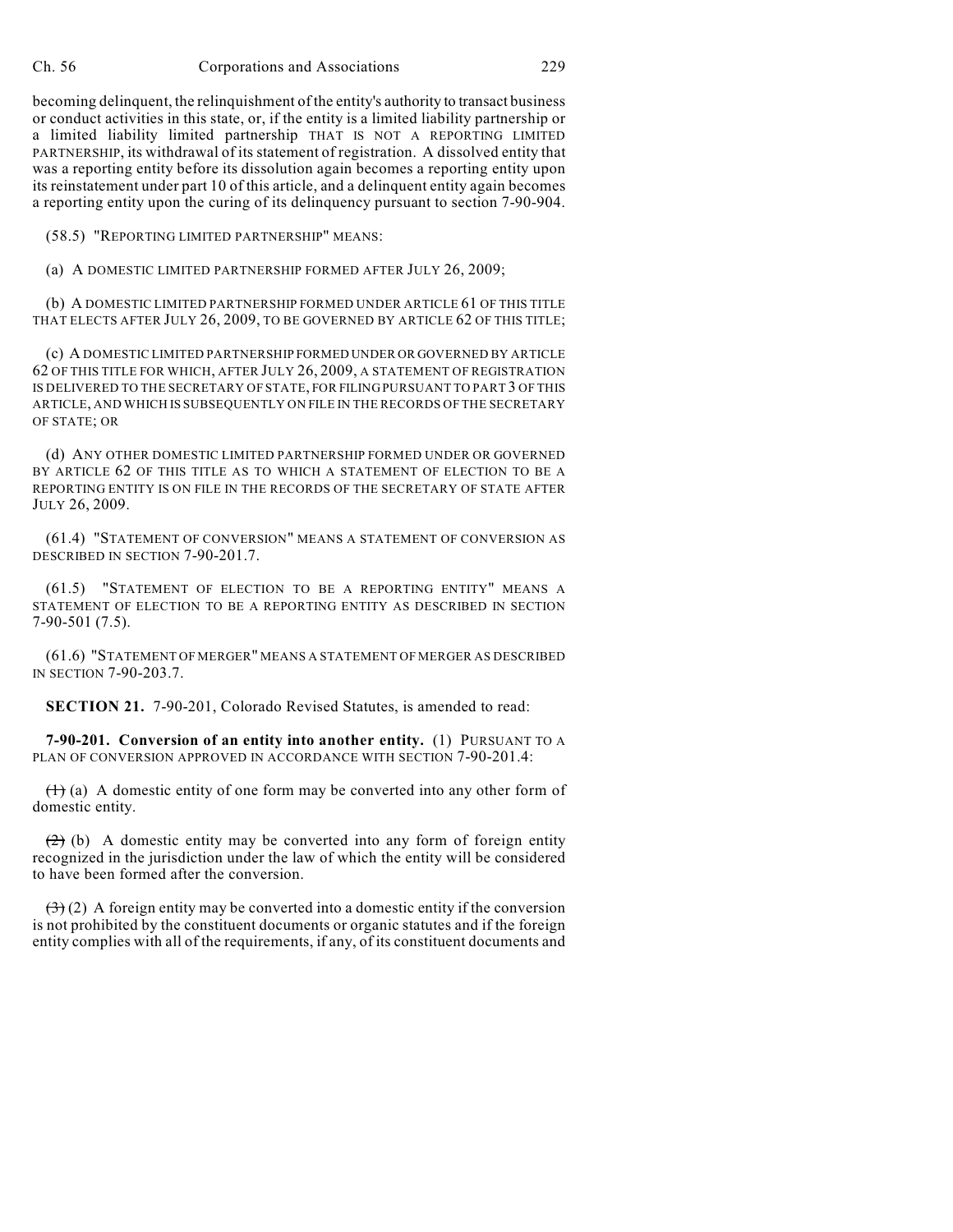organic statutes in effecting the conversion.

 $(4)$  (a) The terms and conditions of the conversion of a domestic entity, including the manner and basis of changing the owners' interests of each converting entity into owners' interests or obligations of the resulting entity or into money or other property in whole or in part, shall be approved as provided in this subsection (4).

(b) The conversion shall be approved:

(I) If the resulting entity will be a general partnership that is not a limited liability partnership or a limited partnership that is not a limited liability limited partnership, by each owner of the converting entity who will be a general partner of the resulting entity;

(II) By each owner of the converting entity who will have an obligation to make a contribution, not including an obligation to return a distribution, to the resulting entity if the maximum amount of the obligation exceeds any obligation the owner had to make a contribution, not including an obligation to return a distribution, to the converting entity; and

(III) By each owner of the converting entity who will have liability for the obligations of the resulting entity that is functionally equivalent to the liability of a general partner for the obligations of a general partnership that is not a limited liability partnership.

(c) (I) For purposes of this paragraph (c), the provisions of the organic statutes and constituent documents applicable to approval include provisions relating to any preliminary approval by managers for submission to the owners, notices, quorum, voting, and consent by owners or third parties.

(II) If the primary constituent documents or the organic statutes expressly provide for the approval of the conversion, then the terms and conditions of the conversion shall be approved in accordance with those provisions.

(III) If neither the primary constituent documents nor the organic statutes expressly provide for the approval of the conversion, then the terms and conditions of the conversion shall be approved in accordance with the provisions of the primary constituent documents that contain the most stringent terms for approval of a merger.

(III.3) If the primary constituent documents do not expressly provide for the approval of a merger, then the terms and conditions of the conversion shall be approved in accordance with the provisions of the entity's organic statutes that contain the most stringent terms for the approval of a merger.

(III.7) If neither the primary constituent documents nor the entity's organic statutes expressly provide for the approval of a merger, then the terms and conditions of the conversion shall be approved in accordance with the provisions for amendment of the primary constituent documents set forth in the organic statutes and the primary constituent documents.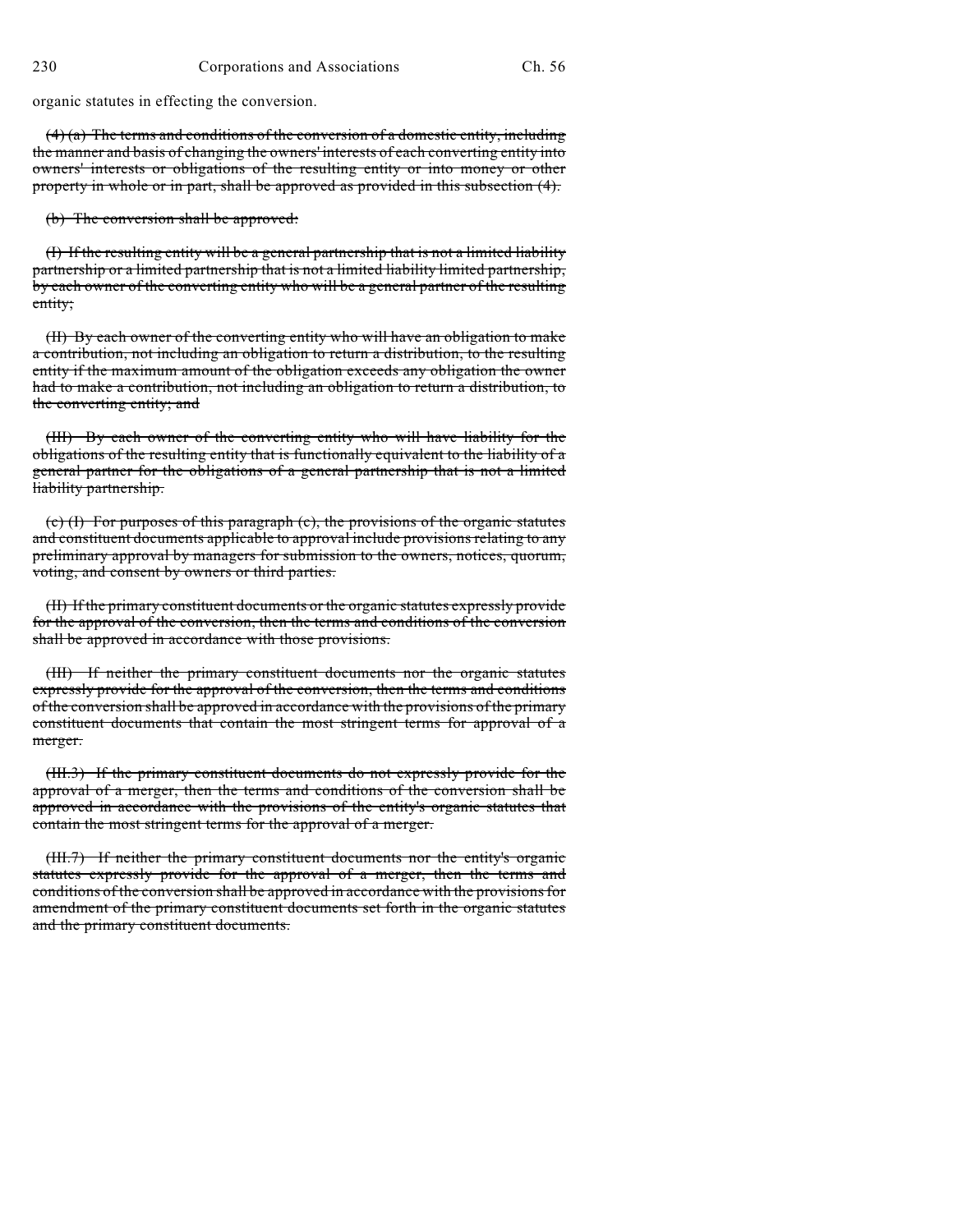(IV) If neither the primary constituent documents nor the organic statutes expressly provide for the conversion, for the approval of a merger, or for the approval of an amendment to the primary constituent documents, then the terms and conditions of the conversion shall be approved by all of the owners of the converting entity.

(5) After the terms and conditions of the conversion are approved in accordance with this section, the converting entity shall cause a statement of conversion to be delivered to the secretary of state, for filing pursuant to part 3 of this article, if the converting entity has a constituent filed document filed in the records of the secretary of state and the resulting entity will not be an entity for which a constituent filed document will be filed in the records of the secretary of state. The statement of conversion shall state:

(a) The entity name of the converting entity, the principal office address of its principal office, the jurisdiction under the law of which it is formed, and its form of entity;

(b) The true name of the resulting entity, the principal office address of its principal office, the jurisdiction under the law of which it is formed, and its form of entity; and

(c) (Deleted by amendment, L. 2004, p. 1470, § 203, effective July 1, 2004.)

(d) A statement that the converting entity has been converted into the resulting entity pursuant to this section.

(5.3) After the terms and conditions of the conversion are approved in accordance with this section, if neither the resulting entity nor the converting entity is or will be an entity that will have a constituent filed document filed in the records of the secretary of state, either the resulting entity or the converting entity may deliver to the secretary of state, for filing pursuant to part 3 of this article, a statement of conversion stating:

(a) The true name of the converting entity, the principal office address of its principal office, the jurisdiction under the law of which it is formed, and its form of entity;

(b) The true name of the resulting entity, the principal office address of its principal office, the jurisdiction under the law of which it is formed, and its form of entity; and

(c) A statement that the converting entity has been converted into the resulting entity pursuant to this section.

(5.5) After the terms and conditions of the conversion are approved in accordance with this section, if the resulting entity will be an entity for which a constituent filed document is to be filed in the records of the secretary of state, the converting entity shall deliver to the secretary of state, for filing pursuant to part 3 of this article, a combined statement of conversion and the constituent filed document that complies with the requirements of the organic statutes. In addition to complying with the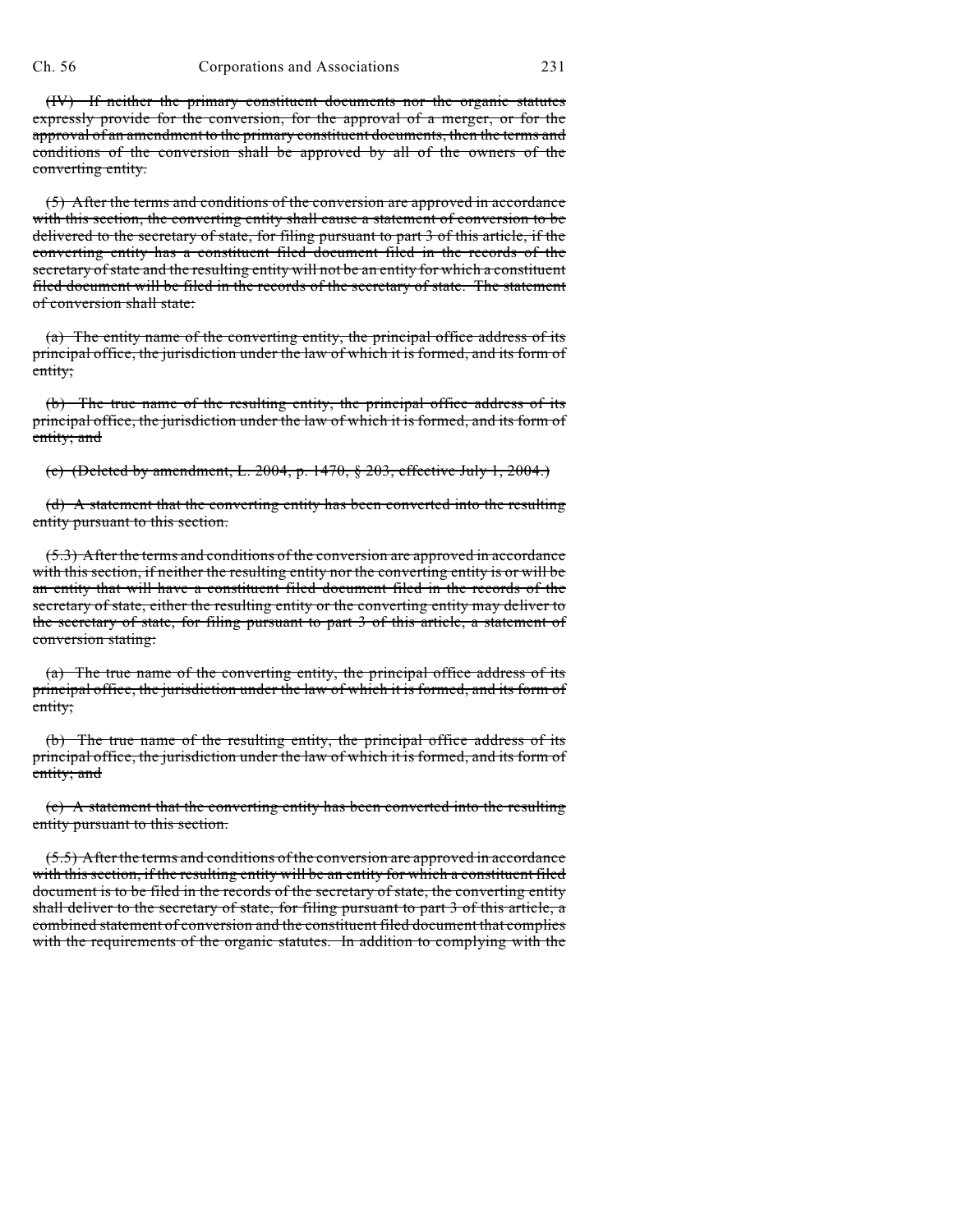requirements of the organic statutes for the constituent filed document, a combined statement of conversion and constituent filed document shall state:

(a) The entity name or, for an entity that has no entity name, the true name of the converting entity, the principal office address of its principal office, the jurisdiction under the law of which it is formed, and its form of entity;

(b) The entity name of the resulting entity; and

(c) That the converting entity has been converted into the resulting entity pursuant to this section.

(6) The conversion shall become effective as specified by the organic statutes. If the organic statutes do notso specify, the conversion shall become effective when the statement of conversion, if any, becomes effective as determined pursuant to section 7-90-304, or, if no statement of conversion is filed, when the constituent filed document filed for the resulting entity becomes effective as determined pursuant to section 7-90-304. If no statement of conversion is required to be filed by the converting entity and no constituent filed document is required to be filed for the resulting entity, the conversion shall become effective at the time and on the date determined by the owners of the converting entity.

(7) Nothing in this section shall limit the common law powers of the attorney general concerning the conversion of a nonprofit corporation.

**SECTION 22.** Part 2 of article 90 of title 7, Colorado Revised Statutes, is amended BY THE ADDITION OF THE FOLLOWING NEW SECTIONS to read:

**7-90-201.3. Plan of conversion.** (1) A PLAN OF CONVERSION SHALL STATE:

(a) THE ENTITY NAME OR, FOR AN ENTITY THAT HAS NO ENTITY NAME, THE TRUE NAME, THE JURISDICTION UNDER THE LAW OF WHICH THE ENTITY IS FORMED, AND THE FORM OF ENTITY OF THE CONVERTING ENTITY;

(b) THE ENTITY NAME OR, FOR AN ENTITY THAT HAS NO ENTITY NAME, THE TRUE NAME, THE JURISDICTION UNDER THE LAW OF WHICH THE ENTITY IS FORMED, AND THE FORM OF THE RESULTING ENTITY;

(c) THE TERMS AND CONDITIONS OF THE CONVERSION, INCLUDING THE MANNER AND BASIS OF CHANGING THE OWNERS' INTERESTS OF EACH CONVERTING ENTITY INTO OWNERS' INTERESTS OR OBLIGATIONS OF THE RESULTING ENTITY OR INTO MONEY OR OTHER PROPERTY IN WHOLE OR IN PART.

**7-90-201.4. Approval of plan of conversion.** (1) IN THE CASE OF DOMESTIC ENTITIES DESCRIBED IN THIS SUBSECTION (1), THE PLAN OF CONVERSION SHALL BE APPROVED:

(a) IN THE CASE OF A CORPORATION, AS PROVIDED IN SECTION 7-111-101.5;

(b) IN THE CASE OF A NONPROFIT CORPORATION, AS PROVIDED IN SECTION 7-131-101.5;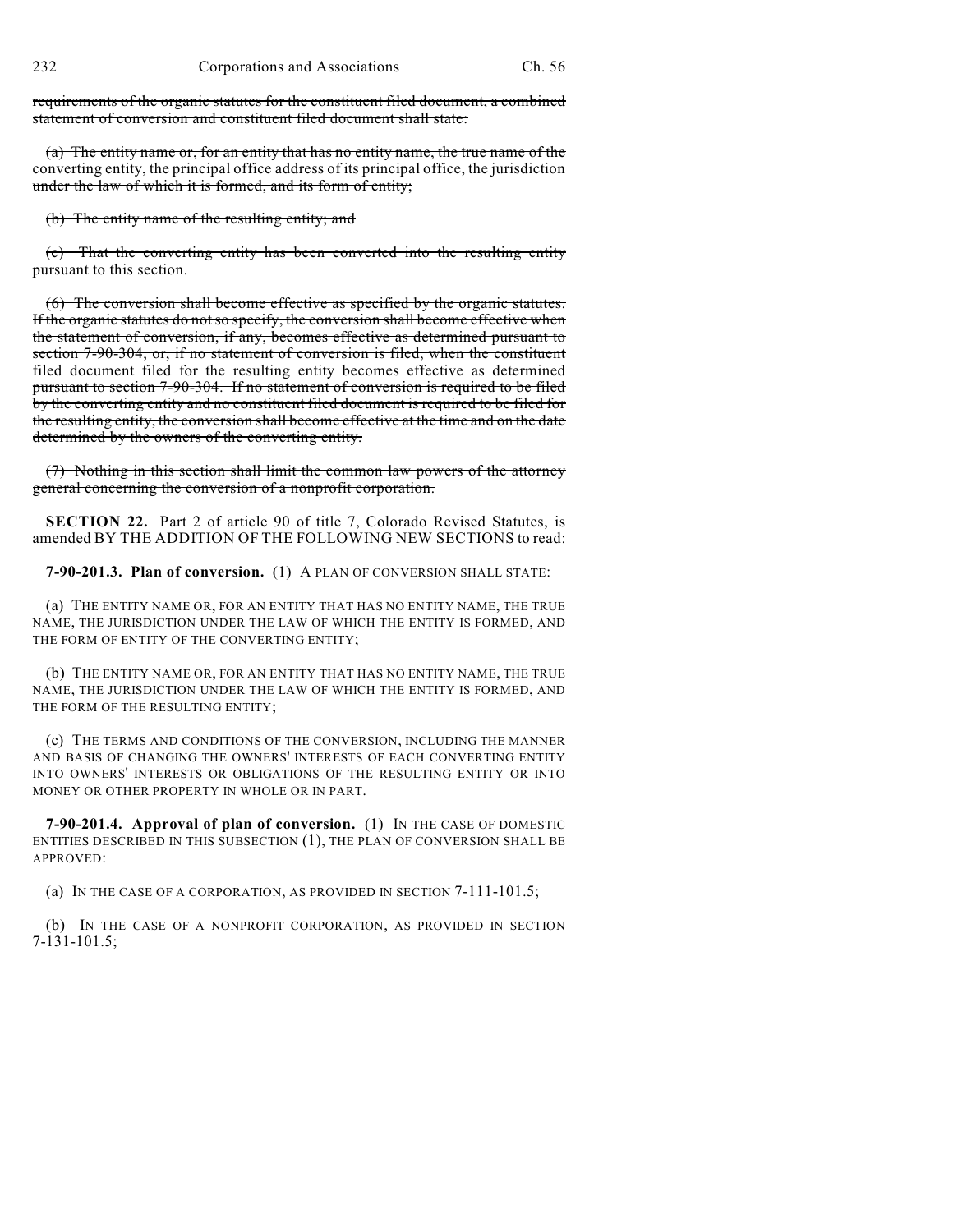(c) IN THE CASE OF A COOPERATIVE FORMED UNDER, OR SUBJECT TO, ARTICLE 56 OF THIS TITLE, AS PROVIDED IN SECTION 7-56-602; AND

(d) IN THE CASE OF A COOPERATIVE FORMED UNDER ARTICLE 55 OF THIS TITLE, AS PROVIDED IN SECTION 7-55-112.

(2) IN THE CASE OF A DOMESTIC ENTITY OTHER THAN AN ENTITY DESCRIBED IN SUBSECTION (1) OF THIS SECTION, THE PLAN OFCONVERSION SHALL BE APPROVED AS FOLLOWS:

(a) IF THE ORGANIC STATUTES OR PRIMARY CONSTITUENT DOCUMENTS EXPRESSLY PROVIDE FOR THE APPROVAL OF THE CONVERSION, THE TERMS AND CONDITIONS OF THE CONVERSION SHALL BE APPROVED IN ACCORDANCE WITH THOSE PROVISIONS.

(b) IF NEITHER THE PRIMARY CONSTITUENT DOCUMENTS NOR THE ORGANIC STATUTES EXPRESSLY PROVIDE FOR THE APPROVAL OF THE PLAN OF CONVERSION, THE PLAN OF CONVERSION SHALL BE APPROVED IN ACCORDANCE WITH THE PROVISIONS OF THE PRIMARY CONSTITUENT DOCUMENTS THAT CONTAIN THE MOST STRINGENT TERMS FOR APPROVAL OF A MERGER.

(c) IF THE PRIMARY CONSTITUENT DOCUMENTS DO NOT EXPRESSLY PROVIDE FOR THE APPROVAL OF A MERGER, THE PLAN OF CONVERSION SHALL BE APPROVED IN ACCORDANCE WITH THE PROVISIONS OF THE ENTITY'S ORGANIC STATUTES THAT CONTAIN THE MOST STRINGENT TERMS FOR THE APPROVAL OF A MERGER.

(d) IF NEITHER THE PRIMARY CONSTITUENT DOCUMENTS NOR THE ENTITY'S ORGANIC STATUTES EXPRESSLY PROVIDE FOR THE APPROVAL OF A MERGER, THE PLAN OF CONVERSION SHALL BE APPROVED IN ACCORDANCE WITH THE PROVISIONS FOR AMENDMENT OF THE PRIMARY CONSTITUENT DOCUMENTS SET FORTH IN THE ORGANIC STATUTES AND THE PRIMARY CONSTITUENT DOCUMENTS.

(e) IF NEITHER THE PRIMARY CONSTITUENT DOCUMENTS NOR THE ORGANIC STATUTES EXPRESSLY PROVIDE FOR THE APPROVAL OF A PLAN OF CONVERSION, FOR THE APPROVAL OF A MERGER, OR FOR THE APPROVAL OF AN AMENDMENT TO THE PRIMARY CONSTITUENT DOCUMENTS, THE PLAN OF CONVERSION SHALL BE APPROVED BY ALL OF THE OWNERS OF THE CONVERTING ENTITY.

(3) FOR PURPOSES OF THIS SECTION, THE PROVISIONS OF THE ORGANIC STATUTES AND CONSTITUENT DOCUMENTS APPLICABLE TO APPROVAL INCLUDE PROVISIONS RELATING TO ANY PRELIMINARY APPROVAL BY MANAGERS FOR SUBMISSION TO THE OWNERS, NOTICES, QUORUM, VOTING, AND CONSENT BY OWNERS OR THIRD PARTIES. REFERENCES IN THIS SECTION TO THE MOST STRINGENT PROVISIONS OF THE PRIMARY CONSTITUENT DOCUMENTS OR ORGANIC STATUTES ARE REFERENCES TO THOSE PROVISIONS OF SUCH DOCUMENTS OR STATUTES THAT ESTABLISH THE HIGHEST VOTING REQUIREMENTS FOR APPROVAL OF A MERGER. NOTHING IN THIS SECTION SHALL BE DEEMED TO PERMIT ANY PRIMARY CONSTITUENT DOCUMENT TO CONTAIN MERGER PROVISIONS THAT ARE PROSCRIBED BY THE ENTITY'S ORGANIC STATUTES.

**7-90-201.7. Statement of conversion - when conversion effective.** (1) AFTER THE CONVERSION OF AN ENTITY IS APPROVED IN ACCORDANCE WITH SECTION 7-90-201.4, THE CONVERTING ENTITY SHALL CAUSE A STATEMENT OF CONVERSION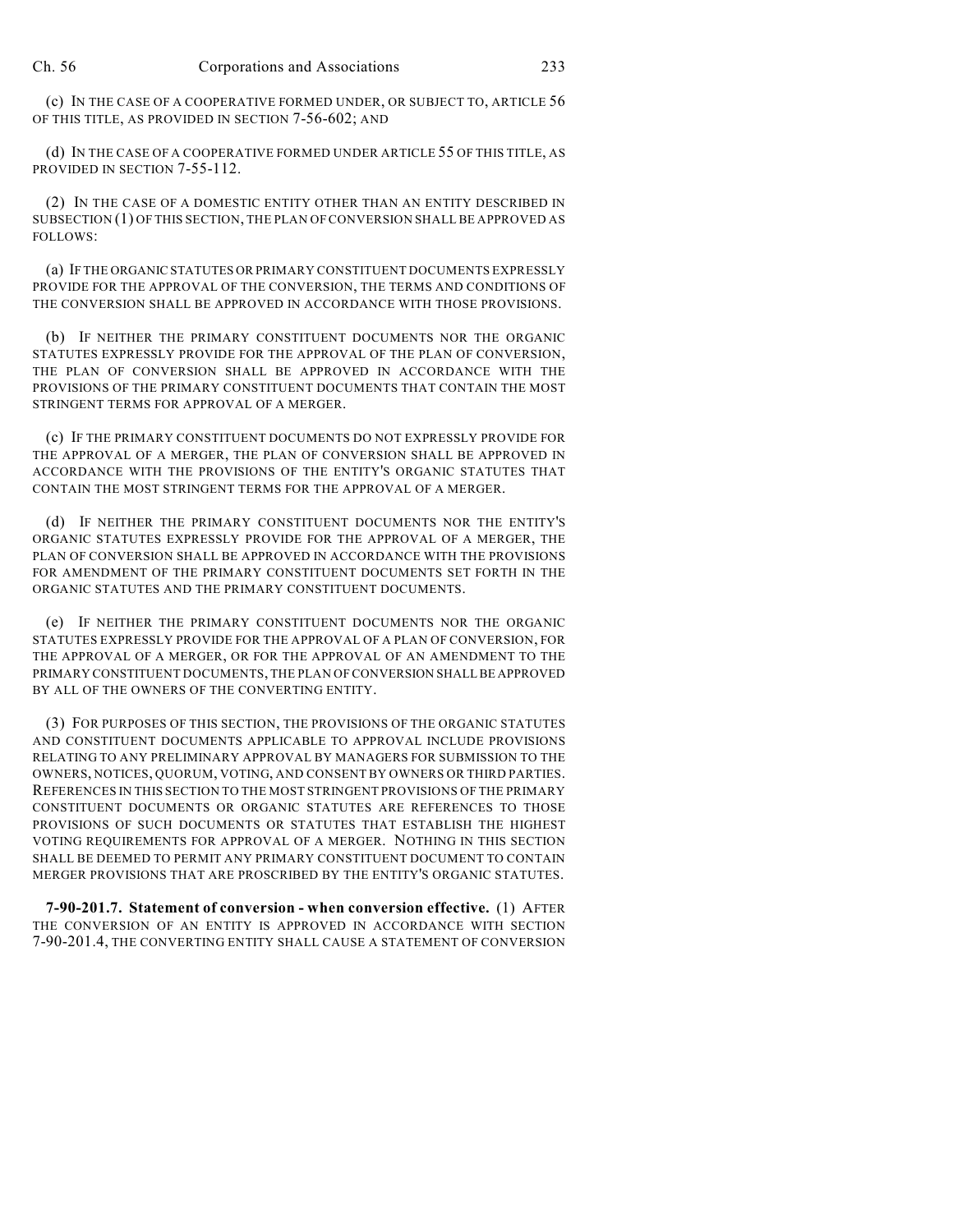TO BE DELIVERED TO THE SECRETARY OF STATE, FOR FILING PURSUANT TO PART 3 OF THIS ARTICLE, IF THE CONVERTING ENTITY HAS A CONSTITUENT FILED DOCUMENT OR A STATEMENT OF FOREIGN ENTITY AUTHORITY FILED IN THE RECORDS OF THE SECRETARY OF STATE AND THE RESULTING ENTITY WILL NOT BE AN ENTITY FOR WHICH A CONSTITUENT FILED DOCUMENT WILL BE FILED IN THE RECORDS OF THE SECRETARY OF STATE. THE STATEMENT OF CONVERSION SHALL STATE:

(a) THE ENTITY NAME OF THE CONVERTING ENTITY, ITS PRINCIPAL OFFICE ADDRESS, THE JURISDICTION UNDER THE LAW OF WHICH IT IS FORMED, AND ITS FORM OF ENTITY;

(b) THE TRUE NAME OF THE RESULTING ENTITY, ITS PRINCIPAL ADDRESS, THE JURISDICTION UNDER THE LAW OF WHICH IT IS FORMED, AND ITS FORM OF ENTITY;

(c) A STATEMENT THAT THE CONVERTING ENTITY HAS BEEN CONVERTED INTO THE RESULTING ENTITY PURSUANT TO THIS SECTION; AND

(d) ANY OTHER MATTERS RELATING TO THE CONVERSION THAT THE CONVERTING ENTITY DETERMINES TO INCLUDE THEREIN.

(2) AFTER THE CONVERSION OF AN ENTITY IS APPROVED IN ACCORDANCE WITH SECTION 7-90-201, IF NEITHER THE RESULTING ENTITY NOR THE CONVERTING ENTITY IS OR WILL BE AN ENTITY THAT WILL HAVE A CONSTITUENT FILED DOCUMENT FILED IN THE RECORDS OF THE SECRETARY OF STATE, EITHER THE RESULTING ENTITY OR THE CONVERTING ENTITY MAY DELIVER TO THE SECRETARY OF STATE, FOR FILING PURSUANT TO PART 3 OF THIS ARTICLE, A STATEMENT OF CONVERSION STATING:

(a) THE TRUE NAME OF THE CONVERTING ENTITY, ITS PRINCIPAL ADDRESS, THE JURISDICTION UNDER THE LAW OF WHICH IT IS FORMED, AND ITS FORM OF ENTITY;

(b) THE TRUE NAME OF THE RESULTING ENTITY, ITS PRINCIPAL ADDRESS, THE JURISDICTION UNDER THE LAW OF WHICH IT IS FORMED, AND ITS FORM OF ENTITY;

(c) THAT THE CONVERTING ENTITY HAS BEEN CONVERTED INTO THE RESULTING ENTITY PURSUANT TO THIS SECTION; AND

(d) ANY OTHER MATTERS RELATING TO THE CONVERSION THAT THE ENTITY FILING THE STATEMENT OF CONVERSION DETERMINES TO INCLUDE THEREIN.

(3) (a) AFTER THE CONVERSION OF AN ENTITY IS APPROVED IN ACCORDANCE WITH SECTION 7-90-201, IF THE RESULTING ENTITY WILL BE AN ENTITY FOR WHICH A CONSTITUENT FILED DOCUMENT IS TO BE FILED IN THE RECORDS OF THE SECRETARY OF STATE, THE CONVERTING ENTITY SHALL DELIVER TO THE SECRETARY OF STATE, FOR FILING PURSUANT TO PART 3 OF THIS ARTICLE, A COMBINED STATEMENT OF CONVERSION AND THE CONSTITUENT FILED DOCUMENT THAT COMPLIES WITH THE REQUIREMENTS OF THE ORGANIC STATUTES. IN ADDITION TO COMPLYING WITH THE REQUIREMENTS OF THE ORGANIC STATUTES FOR THE CONSTITUENT FILED DOCUMENT, A COMBINED STATEMENT OF CONVERSION AND CONSTITUENT FILED DOCUMENT SHALL STATE:

(I) THE ENTITY NAME OR, FOR AN ENTITY THAT HAS NO ENTITY NAME, THE TRUE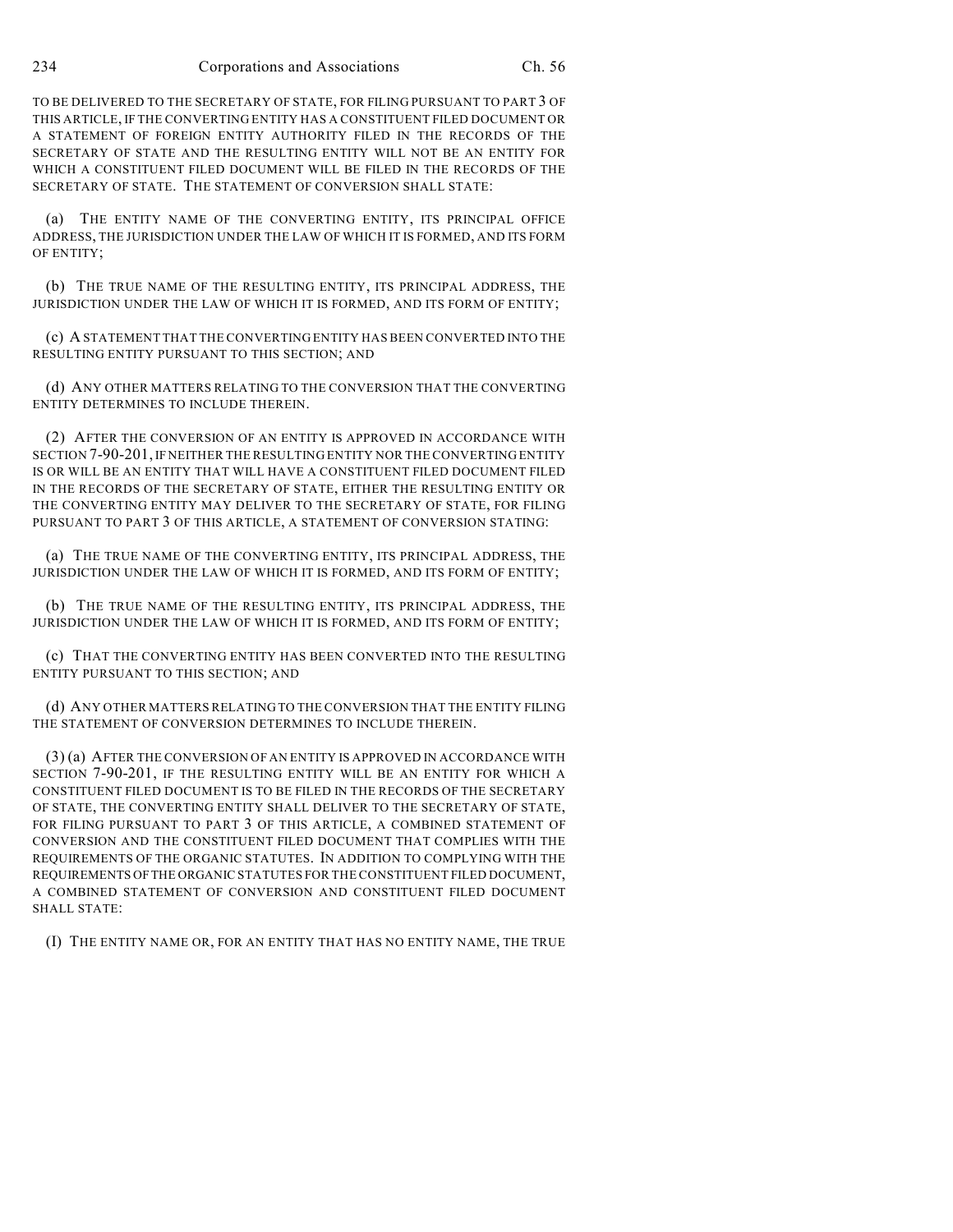NAME OF THE CONVERTING ENTITY, ITS PRINCIPAL ADDRESS, THE JURISDICTION UNDER THE LAW OF WHICH IT IS FORMED, AND ITS FORM OF ENTITY;

#### (II) THE ENTITY NAME OF THE RESULTING ENTITY;

(III) THAT THE CONVERTING ENTITY HAS BEEN CONVERTED INTO THE RESULTING ENTITY PURSUANT TO THIS SECTION; AND

(IV) ANY OTHER MATTERS RELATING TO THE CONVERSION THAT THE ENTITY FILING THE STATEMENT OF CONVERSION DETERMINES TO INCLUDE THEREIN.

(b) NOTWITHSTANDING THE REQUIREMENT IN PARAGRAPH (a) OF THIS SUBSECTION (3), A COMBINED STATEMENT OF CONVERSION AND CONSTITUENT FILED DOCUMENT, ONCE ACCEPTED FOR FILING BY THE SECRETARY OF STATE, SHALL FOR ALL PURPOSES BE DEEMED TO BE TWO SEPARATE DOCUMENTS: THE STATEMENT OF CONVERSION AND THE CONSTITUENT FILED DOCUMENT.

(4) THE CONVERSION SHALL BECOME EFFECTIVE AS SPECIFIED BY THE ORGANIC STATUTES. IF THE ORGANIC STATUTES DO NOT SPECIFY AN EFFECTIVE DATE, THE CONVERSION SHALL BECOME EFFECTIVE WHEN THE STATEMENT OF CONVERSION, IF ANY, BECOMES EFFECTIVE AS DETERMINED PURSUANT TO SECTION 7-90-304, OR, IF NO STATEMENT OF CONVERSION IS FILED, THE CONVERSION SHALL BECOME EFFECTIVE AT THE TIME AND ON THE DATE DETERMINED BY THE OWNERS OF THE CONVERTING ENTITY.

**SECTION 23.** 7-90-203, Colorado Revised Statutes, is amended to read:

**7-90-203. Merger of entities.** (1) One or more domestic entities may merge into a domestic entity of a form the same as or different from any of the merging entities pursuant to a plan of merger approved pursuant to  $subsection(4)$  of this SECTION 7-90-203.4.

(2) One or more domestic entities may merge into a foreign entity of a form the same as or different from that of any of the merging entities, or one or more foreign entities may merge into a domestic entity of a form the same as or different from that of any of the merging entities, pursuant to a plan of merger approved, IN THE CASE OF A DOMESTIC ENTITY, pursuant to subsection (4) of this SECTION 7-90-203.4, if the merger is not prohibited by the constituent documents or organic statutes of each foreign entity and if each foreign entity complies with all of the requirements, if any, of its constituent documents and organic statutes in effecting the merger.

(3) The plan of merger shall state:

(a) The entity name or, for an entity that has no entity name, the true name, the jurisdiction under the law of which the entity is formed, and the form of entity of each of the merging entities;

(b) The entity name or, for an entity that has no entity name, the true name, the jurisdiction under the law of which the entity is formed, and the form of the surviving entity into which the merging entities are to merge;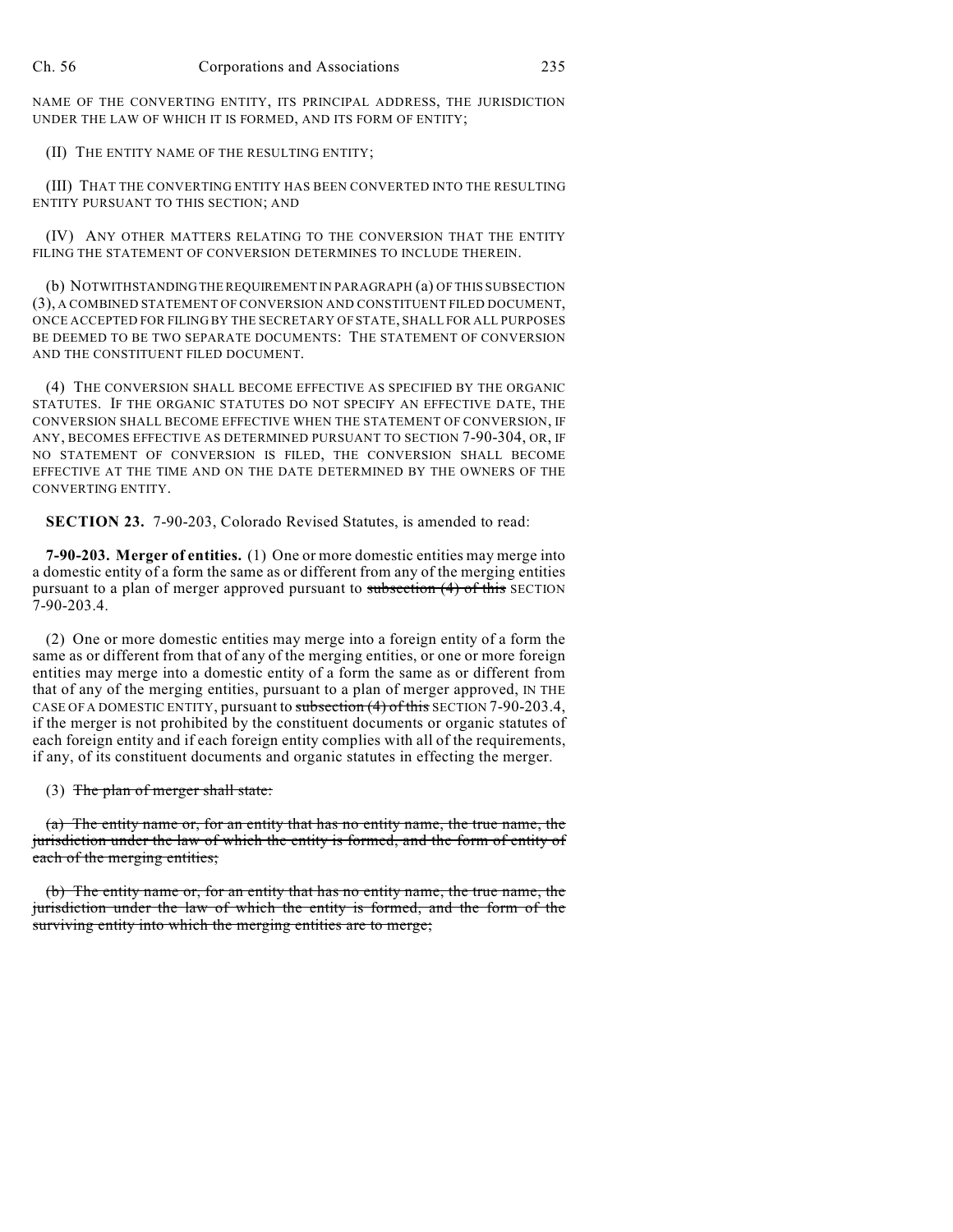(c) The terms and conditions of the merger, including the manner and basis of changing the owners' interests of each merging entity into owners' interests or obligations of the surviving entity or into money or other property in whole or in part.

(d) and (e) (Deleted by amendment, L. 2003, p. 2286, § 196, effective July 1,  $2004.$ 

(f) Any amendments to the constituent documents of the surviving entity to be effected by the merger.

 $(4)$  (a) The plan of merger shall be approved by each domestic constituent entity as provided in this subsection (4).

(b) (I) If the surviving entity is a general partnership that is not a limited liability partnership or is a limited partnership that is not a limited liability limited partnership, then the plan of merger must be approved by each owner of a constituent entity who will be a general partner of the surviving entity if such owner is an owner of a constituent entity that is a cooperative, corporation, nonprofit corporation, limited liability company, limited partnership, or limited liability partnership.

(II) The plan of merger must be approved by each owner of a constituent entity who will have an obligation to make a contribution, not including an obligation to return a distribution, to the surviving entity if the maximum amount of the obligation exceeds any obligation the owner had to make a contribution, not including an obligation to return a distribution, to the constituent entity.

(III) The plan of merger must be approved by each owner of a constituent entity who will have liability for the obligations of the surviving entity that is functionally equivalent to the liability of a general partner for the obligations of a general partnership that is not a limited liability partnership.

(c) (I) For purposes of this paragraph (c), the provisions of the entity's organic statutes and primary constituent documents applicable to approval of the plan of merger include provisions relating to any preliminary approval by managers for submission to the owners, notices, quorum, voting, and consent by owners or third parties. References in subparagraph (II) of this paragraph (c) to the most stringent provisions of the primary constituent documents or organic statutes are references to those provisions of such documents or statutes that establish the highest voting requirements for approval of a merger. Nothing in this paragraph (c) shall be deemed to permit any primary constituent document to contain merger provisions that are inconsistent with the entity's organic statutes.

(II) The terms and conditions of the merger shall be approved in accordance with:

(A) The provisions of the primary constituent documents dealing with mergers of the type, and with entities of the forms, described in the plan of merger; or

(B) If there are no such provisions, the provisions of the primary constituent documents that contain the most stringent terms for approval of a merger; or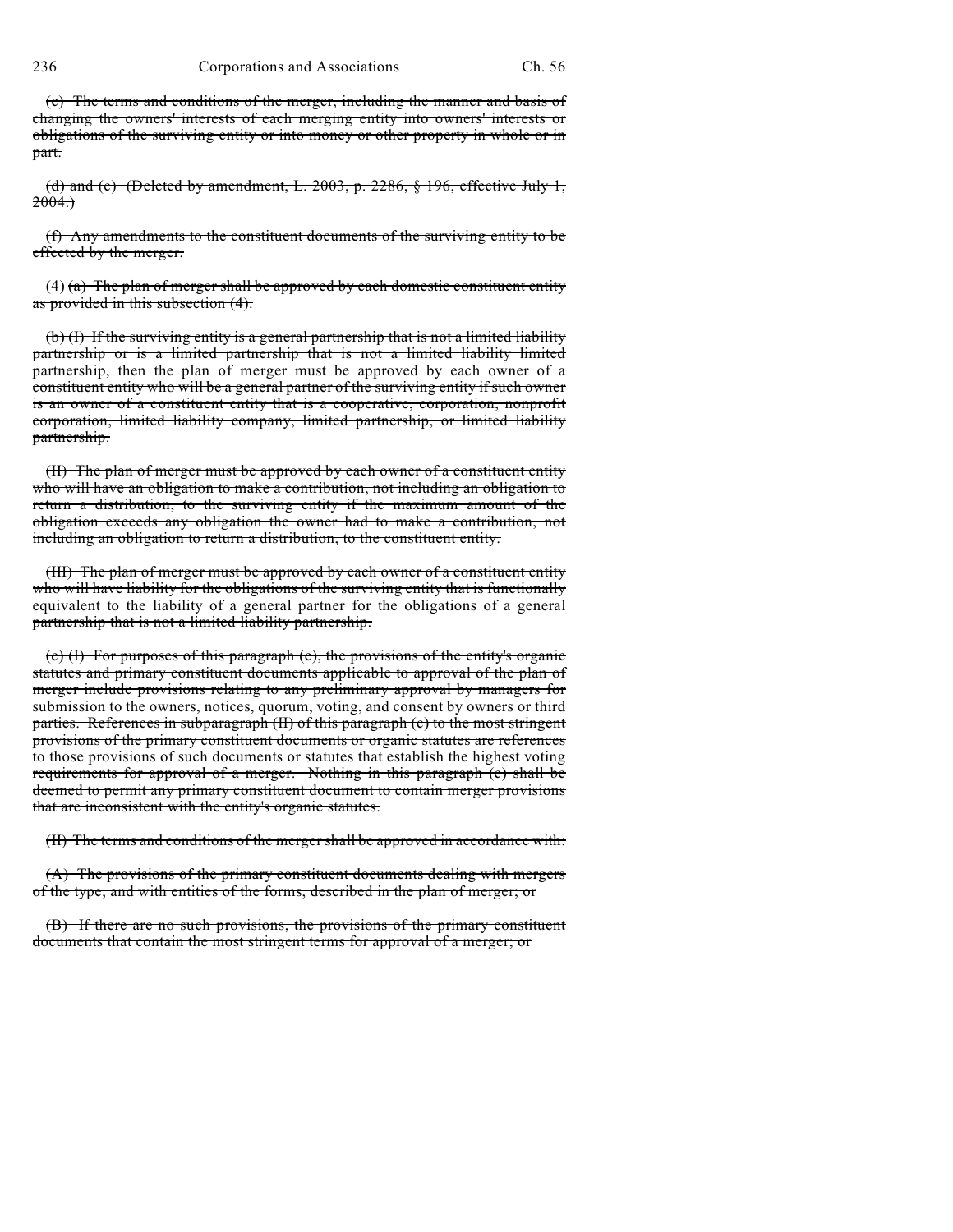(C) If there are no such provisions, the provisions of the entity's organic statutes dealing with mergers of the type, and with entities of the forms, described in the plan of merger; or

(D) If there are no such provisions, the provisions of the entity's organic statutes that contain the most stringent terms for approval of a merger.

(III) If neither the primary constituent documents nor the organic statutes expressly provide for the approval of the merger, then the terms and conditions of the merger shall be approved in accordance with the provisions for amendment of the primary constituent documents set forth in the organic statutes and the primary constituent documents.

(IV) If neither the primary constituent documents nor the organic statutes expressly provide for a merger or for the approval of an amendment to the primary constituent documents, then the terms and conditions of the merger shall be approved by all of the owners of the merging entity.

(d) Notwithstanding paragraph (a) of this subsection (4), approval of the owners of the merged entity in a merger is not required if, before the merger, the surviving entity holds ninety percent or more of the ownership interests in the merged entity entitled to consent to a merger. The managers of the surviving entity may, by resolution, approve the merger for the entity that will not survive the merger.

(5) After the plan of merger is approved in accordance with this section, if any merging entity is an entity for which a constituent filed document has been filed by the secretary of state, the surviving entity shall deliver to the secretary of state, for filing pursuant to part 3 of this article, a statement of merger that shall state:

(a) The entity name or, for an entity that has no entity name, the true name of each merging entity, the principal office address of its principal office, the jurisdiction under the law of which it is formed, and its form of entity;

(b) The entity name or, for an entity that has no entity name, the true name of the surviving entity, the principal office address of its principal office, the jurisdiction under the law of which it is formed, and its form of entity;

(c) That each merging entity is merged into the surviving entity;

(d) That, if the plan of merger provides for amendments to any constituent filed document of the surviving entity, an appropriate statement of change or other document effecting the amendments shall be delivered to the secretary of state, for filing pursuant to part 3 of this article; and

(e) Any other matters relating to the merger the surviving entity determines to include therein.

(6) The merger shall become effective as specified by the organic statutes. If the organic statutes do not so state, the merger takes effect at the time and on the date the statement of merger becomes effective as determined pursuant to section 7-90-304 or, if no statement of merger is required to be filed, at the time and on the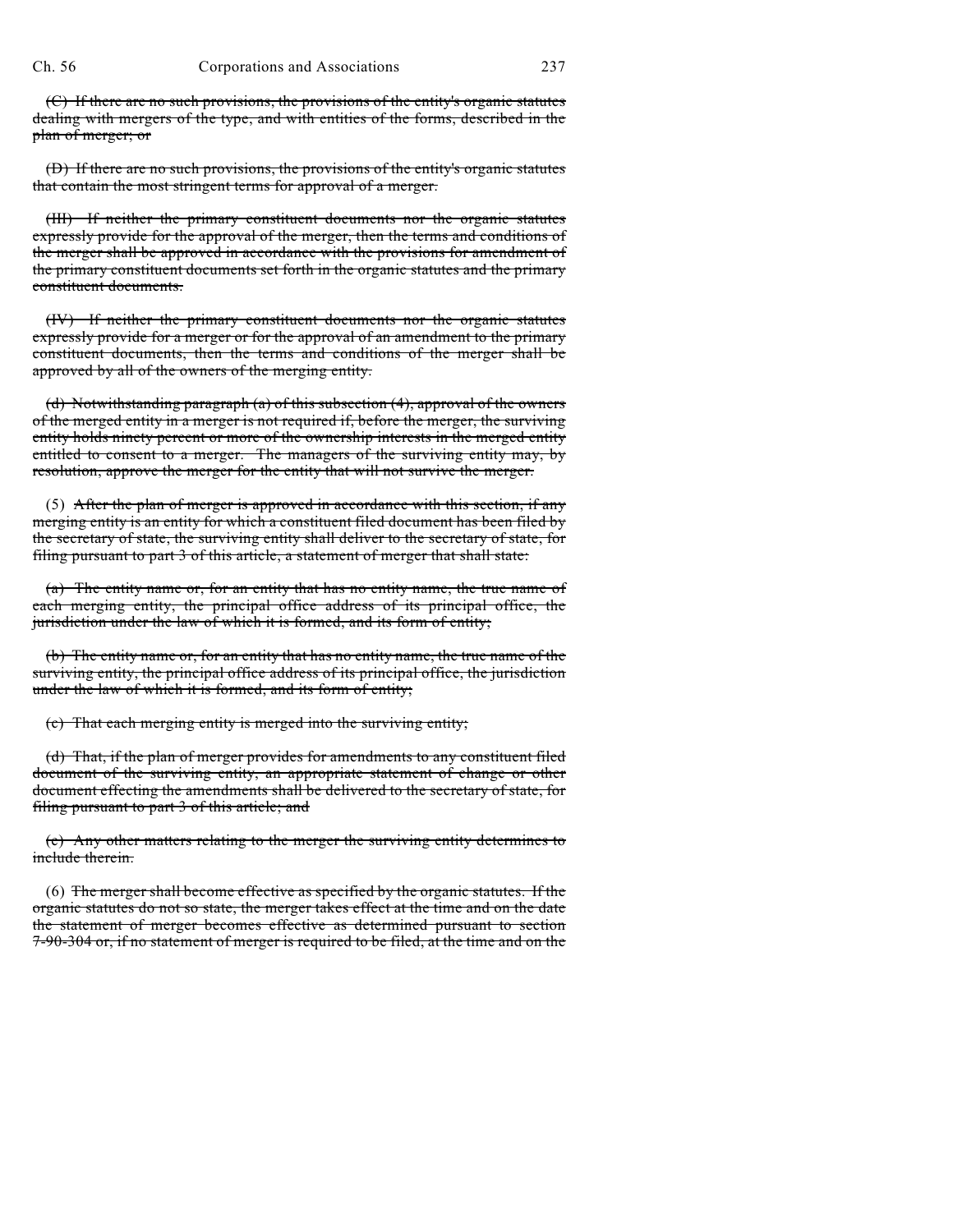date determined by the owners of the merging entity.

(7) Nothing in this section shall limit the common law powers of the attorney general concerning the merger of a nonprofit corporation.

**SECTION 24.** Part 2 of article 90 of title 7, Colorado Revised Statutes, is amended BY THE ADDITION OF THE FOLLOWING NEW SECTIONS to read:

**7-90-203.3. Plan of merger.** (1) A PLAN OF MERGER SHALL STATE:

(a) THE ENTITY NAME OR, FOR AN ENTITY THAT HAS NO ENTITY NAME, THE TRUE NAME, THE JURISDICTION UNDER THE LAW OF WHICH THE ENTITY IS FORMED, AND THE FORM OF ENTITY OF EACH OF THE MERGING ENTITIES;

(b) THE ENTITY NAME OR, FOR AN ENTITY THAT HAS NO ENTITY NAME, THE TRUE NAME, THE JURISDICTION UNDER THE LAW OF WHICH THE ENTITY IS FORMED, AND THE FORM OF THE SURVIVING ENTITY INTO WHICH THE MERGING ENTITIES ARE TO MERGE;

(c) THE TERMS AND CONDITIONS OF THE MERGER, INCLUDING THE MANNER AND BASIS OF CHANGING THE OWNERS' INTERESTS OF EACH MERGING ENTITY INTO OWNERS' INTERESTS OR OBLIGATIONS OF THE SURVIVING ENTITY OR INTO MONEY OR OTHER PROPERTY IN WHOLE OR IN PART; AND

(d) ANY AMENDMENTS TO THE CONSTITUENT DOCUMENTS OF THE SURVIVING ENTITY TO BE EFFECTED BY THE MERGER.

**7-90-203.4. Approval of plan of merger.** (1) IN THE CASE OF DOMESTIC ENTITIES DESCRIBED IN THIS SUBSECTION (1), THE PLAN OF MERGER SHALL BE APPROVED:

(a) IN THE CASE OF A CORPORATION, AS PROVIDED IN SECTION 7-111-101;

(b) IN THE CASE OF A NONPROFIT CORPORATION, AS PROVIDED IN SECTION 7-131-101;

(c) IN THE CASE OF A COOPERATIVE FORMED UNDER, OR SUBJECT TO, ARTICLE 56 OF THIS TITLE, AS PROVIDED IN SECTION 7-56-602; AND

(d) IN THE CASE OF A COOPERATIVE FORMED UNDER ARTICLE 55 OF THIS TITLE, AS PROVIDED IN SECTION 7-55-112.

(2) IN THE CASE OF A DOMESTIC ENTITY OTHER THAN AN ENTITY DESCRIBED IN SUBSECTION (1) OF THIS SECTION, THE PLAN OF MERGER SHALL BE APPROVED:

(a) IN ACCORDANCE WITH THE PROVISIONS OF THE PRIMARY CONSTITUENT DOCUMENTS DEALING WITH MERGERS OF THE TYPE, AND WITH ENTITIES OF THE FORMS, DESCRIBED IN THE PLAN OF MERGER;

(b) IF THERE ARE NO SUCH PROVISIONS, IN ACCORDANCE WITH THE PROVISIONS OF THE PRIMARY CONSTITUENT DOCUMENTS THAT CONTAIN THE MOST STRINGENT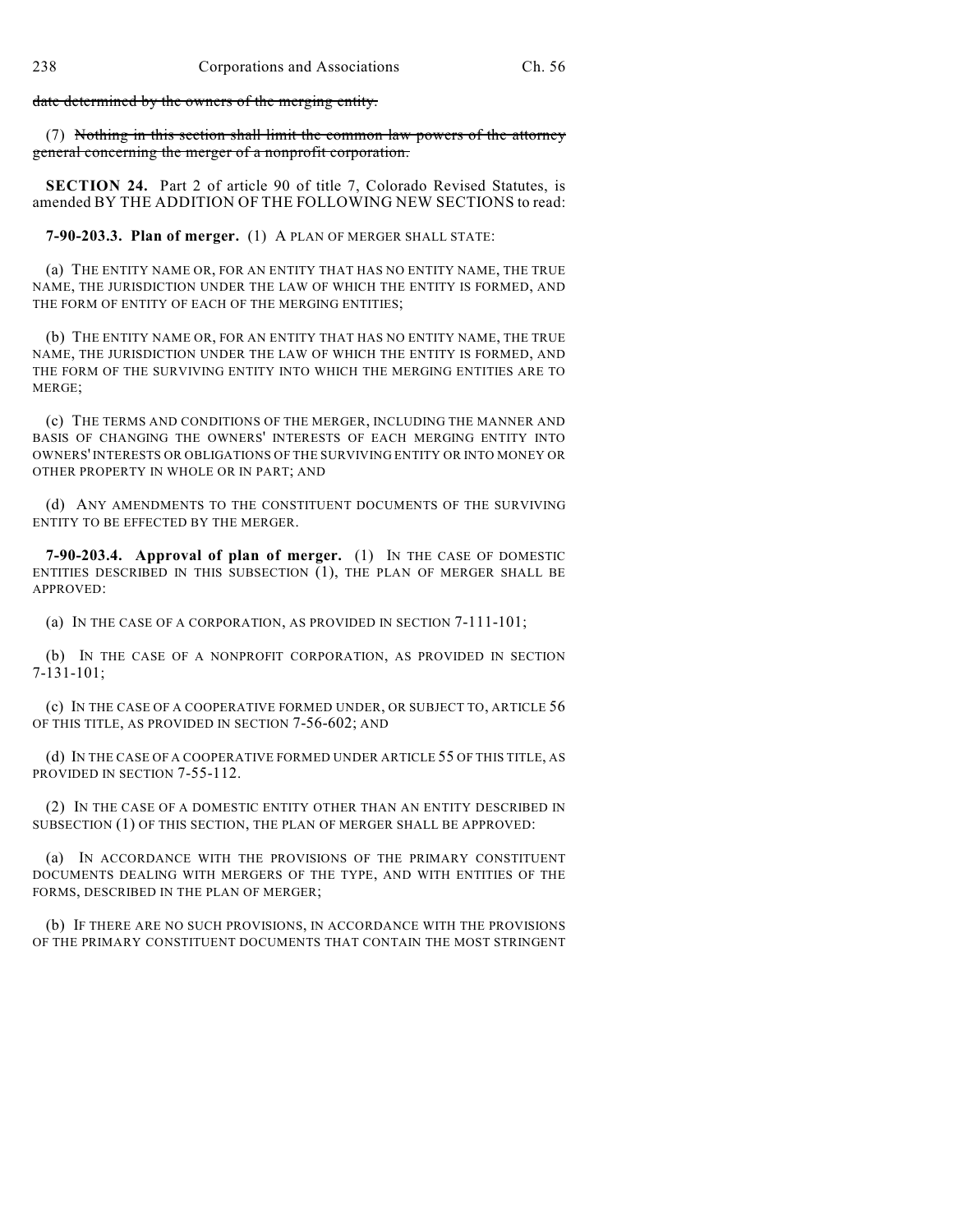TERMS FOR APPROVAL OF A MERGER;

(c) IF THERE ARE NO SUCH PROVISIONS, IN ACCORDANCE WITH THE PROVISIONS OF THE ENTITY'S ORGANIC STATUTES DEALING WITH MERGERS OF THE TYPE, AND WITH ENTITIES OF THE FORMS, DESCRIBED IN THE PLAN OF MERGER;

(d) IF THERE ARE NO SUCH PROVISIONS, IN ACCORDANCE WITH THE PROVISIONS OF THE ENTITY'S ORGANIC STATUTES THAT CONTAIN THE MOST STRINGENT TERMS FOR APPROVAL OF A MERGER;

(e) IF NEITHER THE PRIMARY CONSTITUENT DOCUMENTS NOR THE ORGANIC STATUTES EXPRESSLY PROVIDE FOR THE APPROVAL OF THE MERGER, IN ACCORDANCE WITH THE PROVISIONS FOR AMENDMENT OF THE PRIMARY CONSTITUENT DOCUMENTS SET FORTH IN THE ORGANIC STATUTES AND THE PRIMARY CONSTITUENT DOCUMENTS; OR

(f) IF NEITHER THE PRIMARY CONSTITUENT DOCUMENTS NOR THE ORGANIC STATUTES EXPRESSLY PROVIDE FOR A MERGER OR FOR THE APPROVAL OF AN AMENDMENT TO THE PRIMARY CONSTITUENT DOCUMENTS, BY ALL OF THE OWNERS OF THE MERGING ENTITY.

(3) FOR PURPOSES OF THIS SECTION, THE PROVISIONS OF THE ENTITY'S ORGANIC STATUTES AND PRIMARY CONSTITUENT DOCUMENTS APPLICABLE TO APPROVAL OF THE PLAN OF MERGER INCLUDE PROVISIONS RELATING TO ANY PRELIMINARY APPROVAL BY MANAGERS FOR SUBMISSION TO THE OWNERS, NOTICES, QUORUM, VOTING, AND CONSENT BY OWNERS OR THIRD PARTIES. REFERENCES IN THIS SECTION TO THE MOST STRINGENT PROVISIONS OF THE PRIMARY CONSTITUENT DOCUMENTS OR ORGANIC STATUTES ARE REFERENCES TO THOSE PROVISIONS OF SUCH DOCUMENTS OR STATUTES THAT ESTABLISH THE HIGHEST VOTING REQUIREMENTS FOR APPROVAL OF A MERGER. NOTHING IN THIS SECTION SHALL BE DEEMED TO PERMIT ANY PRIMARY CONSTITUENT DOCUMENT TO CONTAIN MERGER PROVISIONS THAT ARE PROSCRIBED BY THE ENTITY'S ORGANIC STATUTES.

**7-90-203.7. Statement of merger - when merger effective.** (1) AFTER A MERGER IS APPROVED IN ACCORDANCE WITH SECTION 7-90-203, IF ANY MERGING ENTITY IS AN ENTITY FOR WHICH A CONSTITUENT FILED DOCUMENT HAS BEEN FILED BY THE SECRETARY OF STATE, THE SURVIVING ENTITY SHALL DELIVER TO THE SECRETARY OF STATE, FOR FILING PURSUANT TO PART 3 OF THIS ARTICLE, A STATEMENT OF MERGER THAT SHALL STATE:

(a) THE ENTITY NAME OR, FOR AN ENTITY THAT HAS NO ENTITY NAME, THE TRUE NAME OF EACH MERGING ENTITY, ITS PRINCIPAL ADDRESS, THE JURISDICTION UNDER THE LAW OF WHICH IT IS FORMED, AND ITS FORM OF ENTITY;

(b) THE ENTITY NAME OR, FOR AN ENTITY THAT HAS NO ENTITY NAME, THE TRUE NAME OF THE SURVIVING ENTITY, ITS PRINCIPAL ADDRESS, THE JURISDICTION UNDER THE LAW OF WHICH IT IS FORMED, AND ITS FORM OF ENTITY;

(c) THAT EACH MERGING ENTITY IS MERGED INTO THE SURVIVING ENTITY;

(d) THAT, IF THE PLAN OF MERGER PROVIDES FOR AMENDMENTS TO ANY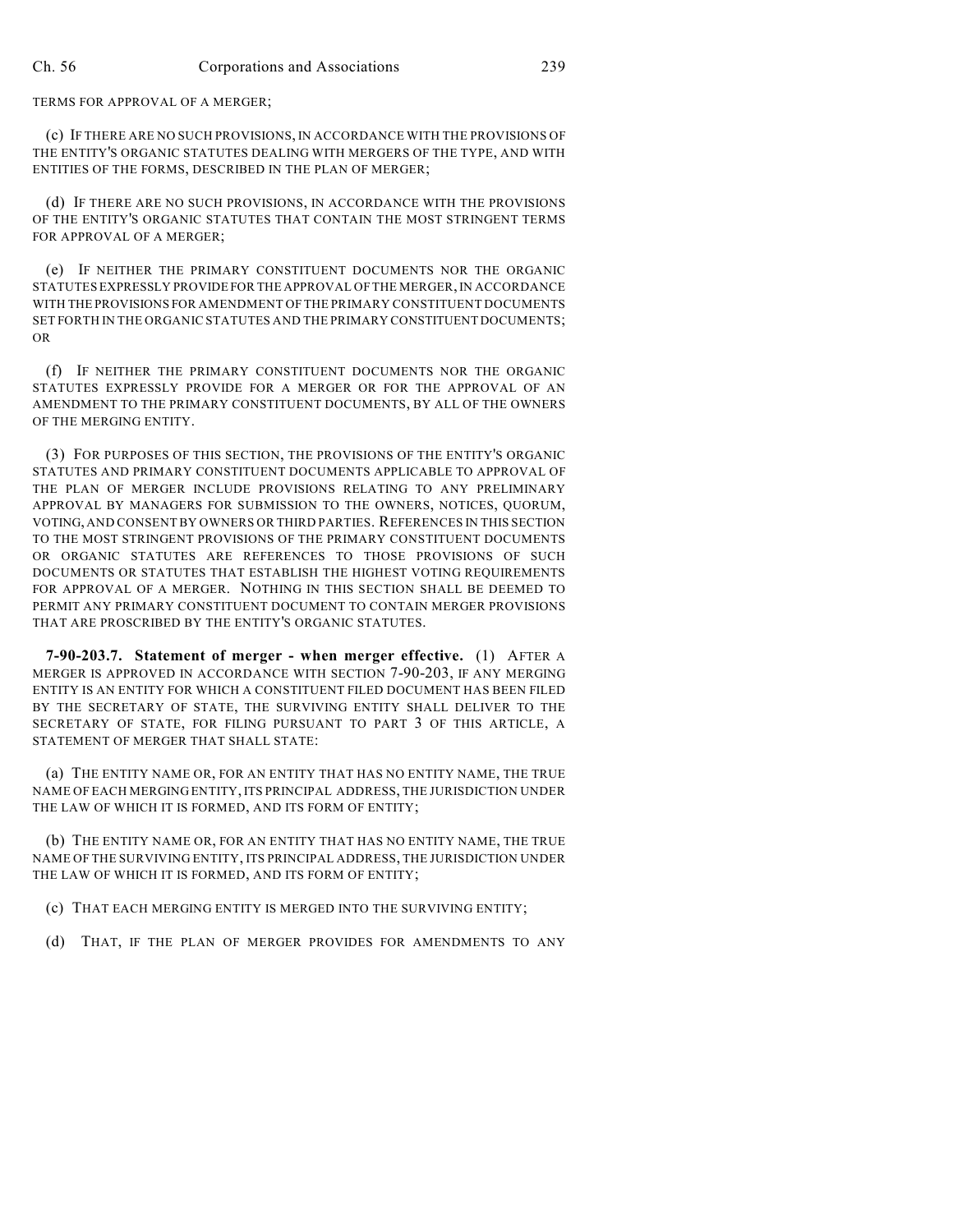CONSTITUENT FILED DOCUMENT OF THE SURVIVING ENTITY, AN APPROPRIATE STATEMENT OF CHANGE OR OTHER DOCUMENT EFFECTING THE AMENDMENTS SHALL BE DELIVERED TO THE SECRETARY OF STATE FOR FILING PURSUANT TO PART 3 OF THIS ARTICLE; AND

(e) ANY OTHER MATTERS RELATING TO THE MERGER THE SURVIVING ENTITY DETERMINES TO INCLUDE THEREIN.

(2) AFTER A MERGER IS APPROVED IN ACCORDANCE WITH SECTION 7-90-203, IF NO MERGING ENTITY IS AN ENTITY FOR WHICH A CONSTITUENT FILED DOCUMENT HAS BEEN FILED BY THE SECRETARY OF STATE, THE SURVIVING ENTITY MAY DELIVER TO THE SECRETARY OF STATE, FOR FILING PURSUANT TO PART 3 OF THIS ARTICLE, A STATEMENT OF MERGER THAT SHALL STATE:

(a) THE ENTITY NAME OR, FOR AN ENTITY THAT HAS NO ENTITY NAME, THE TRUE NAME OF EACH MERGING ENTITY, ITS PRINCIPAL ADDRESS, THE JURISDICTION UNDER THE LAW OF WHICH IT IS FORMED, AND ITS FORM OF ENTITY;

(b) THE ENTITY NAME OR, FOR AN ENTITY THAT HAS NO ENTITY NAME, THE TRUE NAME OF THE SURVIVING ENTITY, ITS PRINCIPAL ADDRESS, THE JURISDICTION UNDER THE LAW OF WHICH IT IS FORMED, AND ITS FORM OF ENTITY;

(c) THAT EACH MERGING ENTITY IS MERGED INTO THE SURVIVING ENTITY; AND

(d) ANY OTHER MATTERS RELATING TO THE MERGER THAT THE SURVIVING ENTITY DETERMINES TO INCLUDE THEREIN.

(3) THE MERGER SHALL BECOME EFFECTIVE AS SPECIFIED BY THE ORGANIC STATUTES. IF THE ORGANIC STATUTES DO NOT SPECIFY AN EFFECTIVE DATE, THE MERGER TAKES EFFECT AT THE TIME AND ON THE DATE THE STATEMENT OF MERGER BECOMES EFFECTIVE AS DETERMINED PURSUANT TO SECTION 7-90-304 OR, IF NO STATEMENT OF MERGER IS REQUIRED TO BE FILED, AT THE TIME AND ON THE DATE DETERMINED BY THE OWNERS OF THE MERGING ENTITY.

**SECTION 25.** 7-90-204.5 (1) (a) (I), Colorado Revised Statutes, is amended to read:

**7-90-204.5. Foreign entity resulting from conversion or surviving merger.** (1) Upon the conversion of a domestic entity into a foreign entity or the merger of a domestic entity and a foreign entity in which the foreign entity is the surviving entity, the foreign entity:

(a) Shall either:

(I) Appoint a registered agent if the surviving FOREIGN entity has no registered agent and maintain a registered agent pursuant to part 7 of this article, whether or not the foreign entity is otherwise required to do so, to accept service in any proceeding to enforce any obligation or rights of dissenting owners of any domestic entity party to the conversion or merger or in any proceeding based on a cause of action arising with respect to any domestic entity party to the conversion or merger; or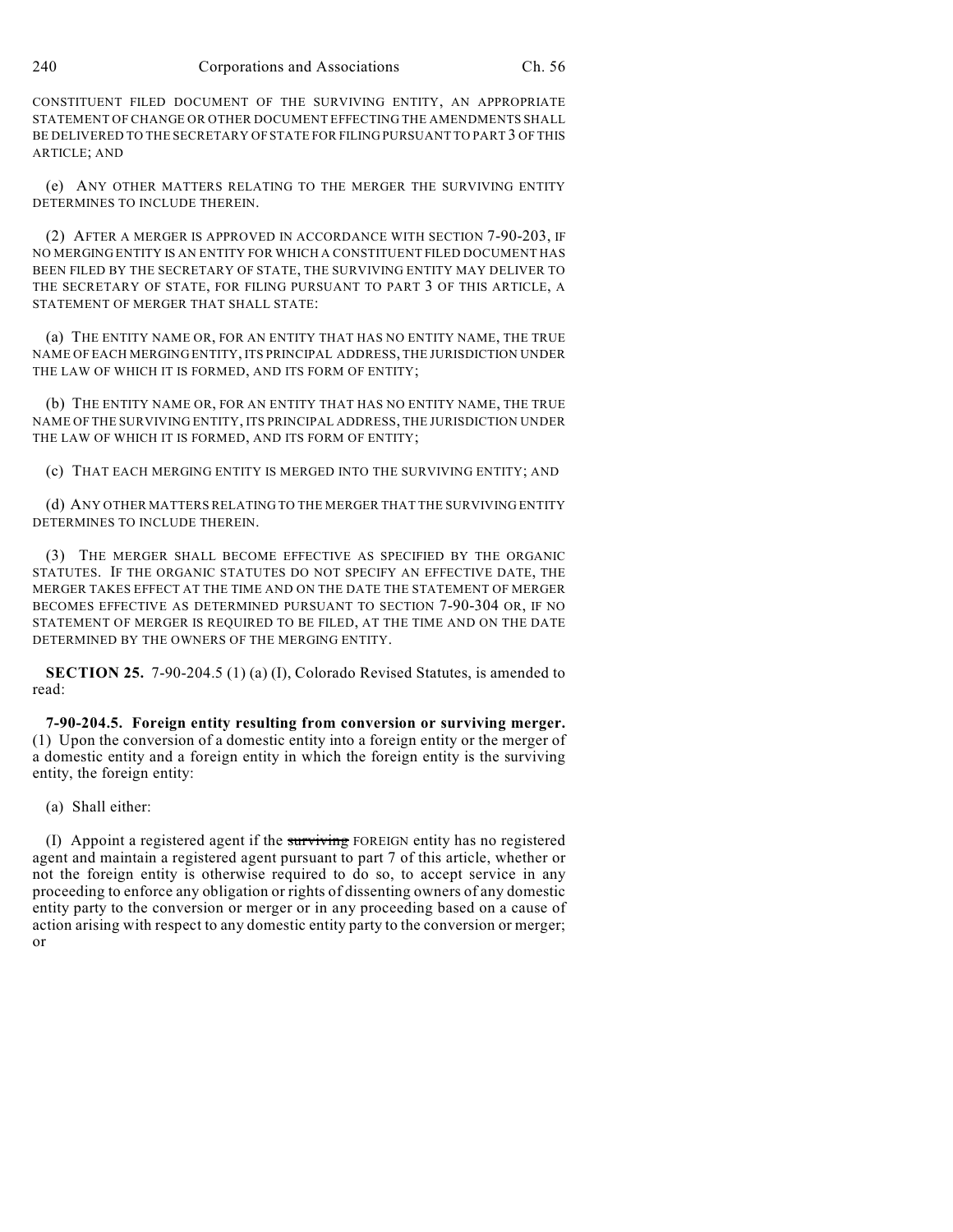**SECTION 26.** 7-90-206, Colorado Revised Statutes, is amended BY THE ADDITION OF A NEW SUBSECTION to read:

**7-90-206. Dissenters' rights, prohibitions, restrictions, and requirements.** (3) UNLESS OTHERWISE PROVIDED IN THE PLAN OF CONVERSION OR PLAN OF MERGER, IF AN ENTITY IS CONVERTED INTO ANOTHER FORM OF ENTITY OR MERGED INTO ANOTHER FORM OF ENTITY IN A TRANSACTION IN WHICH DISSENTERS' RIGHTS ARE APPLICABLE, AN OWNER OF THE CONVERTING OR MERGED ENTITY WHO CONSENTS TO THE CONVERSION OR MERGER OR WHO DOES NOT CONSENT TO THE CONVERSION OR MERGER AND WHO DOES NOT EXERCISE DISSENTERS' RIGHTS SHALL BECOME AN OWNER OF THE RESULTING OR SURVIVING ENTITY AND SHALL BE DEEMED TO BE A PARTY TO, AND TO BE BOUND BY, THE CONSTITUENT OPERATING DOCUMENT OF THE RESULTING OR SURVIVING ENTITY.

**SECTION 27.** 7-90-301 (10), Colorado Revised Statutes, is amended to read:

**7-90-301. Filing requirements.** (10) The document shall be delivered to the secretary of state for filing and shall be accompanied by all required fees. and penalties.

**SECTION 28.** 7-90-302 (1), Colorado Revised Statutes, is amended to read:

**7-90-302. Forms and cover sheets - secretary of state to furnish upon request.** (1) The secretary of state may prepare and furnish a form or cover sheet, or both, for any document that is subject to this part 3 and may require the use of any such form or cover sheet or both. The form or cover sheet may require the statement of any information the secretary of state deems appropriate to perform the duties of the secretary of state under the law of this state, including information as to the identity of any person to which the document relates, the mailing address of any such person, the registered agent name and registered agent address of the registered agent for any such person who is required OR PERMITTED by this article TITLE to have a registered agent, and the principal office address of the entity's principal office of any such person who has a principal office. A form or cover sheet shall not preclude in any way the inclusion in any document of any item the inclusion of which is not prohibited by the law of this state and shall not require the inclusion of any item the inclusion of which is not required or permitted by this article or any other law of this state.

**SECTION 29.** 7-90-305 (1) (a), (2) (c), and (2) (d), Colorado Revised Statutes, are amended, and the said 7-90-305 (2) is further amended BY THE ADDITION OF A NEW PARAGRAPH, to read:

**7-90-305. Correcting filed document.** (1) A person may deliver to the secretary of state, for filing pursuant to this part 3, a statement of correction to:

(a) Correct a filed document if the filed document contains one or more incorrect statements that were INFORMATION THAT WAS incorrect at the time the document was delivered to the secretary of state for filing pursuant to this part 3; or

(2) A statement of correction: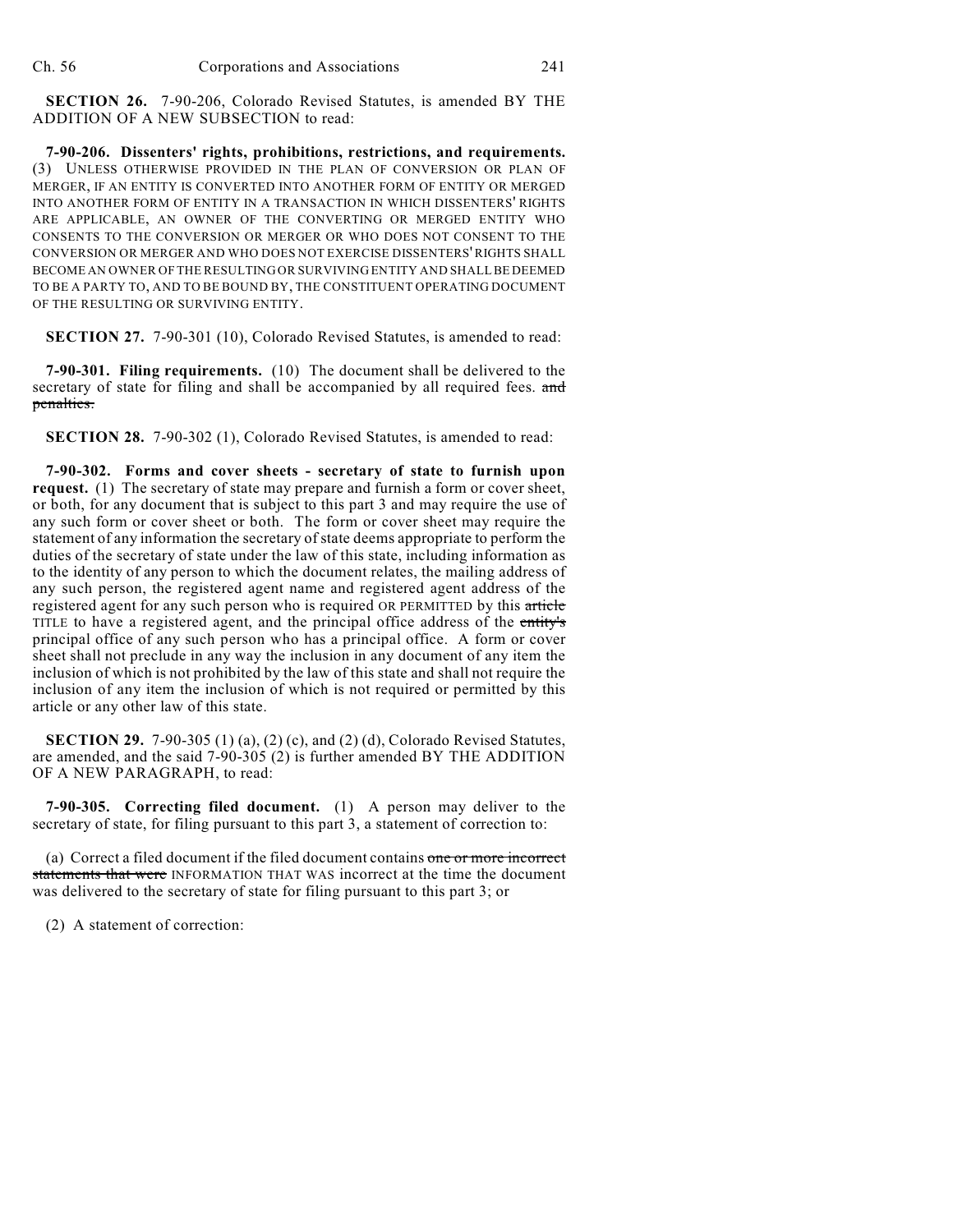(c) Shall state each incorrect statement that is corrected by the statement of correction THE INFORMATION, IF ANY, CONTAINED IN THE FILED DOCUMENT TO BE CORRECTED;

(d) Shall correct each such incorrect statement; and STATE EACH SUCH CORRECTION;

(d.5) SHALL STATE EACH ADDITION OR DELETION OF INFORMATION, IF ANY; AND

**SECTION 30.** 7-90-501, Colorado Revised Statutes, is amended BY THE ADDITION OF A NEW SUBSECTION to read:

**7-90-501. Annual reports.** (7.5) BEGINNING JULY 27, 2009, A DOMESTIC LIMITED PARTNERSHIP FORMED UNDER OR GOVERNED BY ARTICLE 62 OF THIS TITLE THAT IS NOT A REPORTING LIMITED PARTNERSHIP MAY DELIVER TO THE SECRETARY OF STATE, FOR FILING PURSUANT TO PART 3 OF THIS ARTICLE, A STATEMENT OF ELECTION TO BE A REPORTING ENTITY STATING:

(a) THE DOMESTIC ENTITY NAME OF THE DOMESTIC LIMITED PARTNERSHIP;

(b) THE PRINCIPAL OFFICE ADDRESS OF ITS PRINCIPAL OFFICE;

(c) THE REGISTERED AGENT NAME AND REGISTERED AGENT ADDRESS OF ITS REGISTERED AGENT; AND

(d) THAT THE DOMESTIC LIMITED PARTNERSHIP ELECTS TO BECOME A REPORTING LIMITED PARTNERSHIP.

**SECTION 31.** The introductory portion to 7-90-601 (2), Colorado Revised Statutes, is amended to read:

**7-90-601. Entity name.** (2) EXCEPT AS PROVIDED IN SECTION 7-90-604 (4.5), each entity name shall be distinguishable on the records of the secretary of state from every:

**SECTION 32.** 7-90-601.5, Colorado Revised Statutes, is amended to read:

**7-90-601.5. Domestic entity name and trade name of dissolved domestic entity.** (1) If a domestic entity that has a constituent filed document dissolves, the domestic entity name of the dissolved entity shall include the word "dissolved" followed by the MONTH, DAY, AND year of its dissolution, from the effective date of dissolution of the entity.

(2) If the domestic entity name determined pursuant to subsection  $(1)$  of this section would not be distinguishable on the records of the secretary of state as contemplated in section 7-90-601, then the domestic entity name shall include the month, day, and year of the effective date of dissolution of the entity rather than only the year of dissolution.

**SECTION 33.** 7-90-601.6, Colorado Revised Statutes, is amended to read: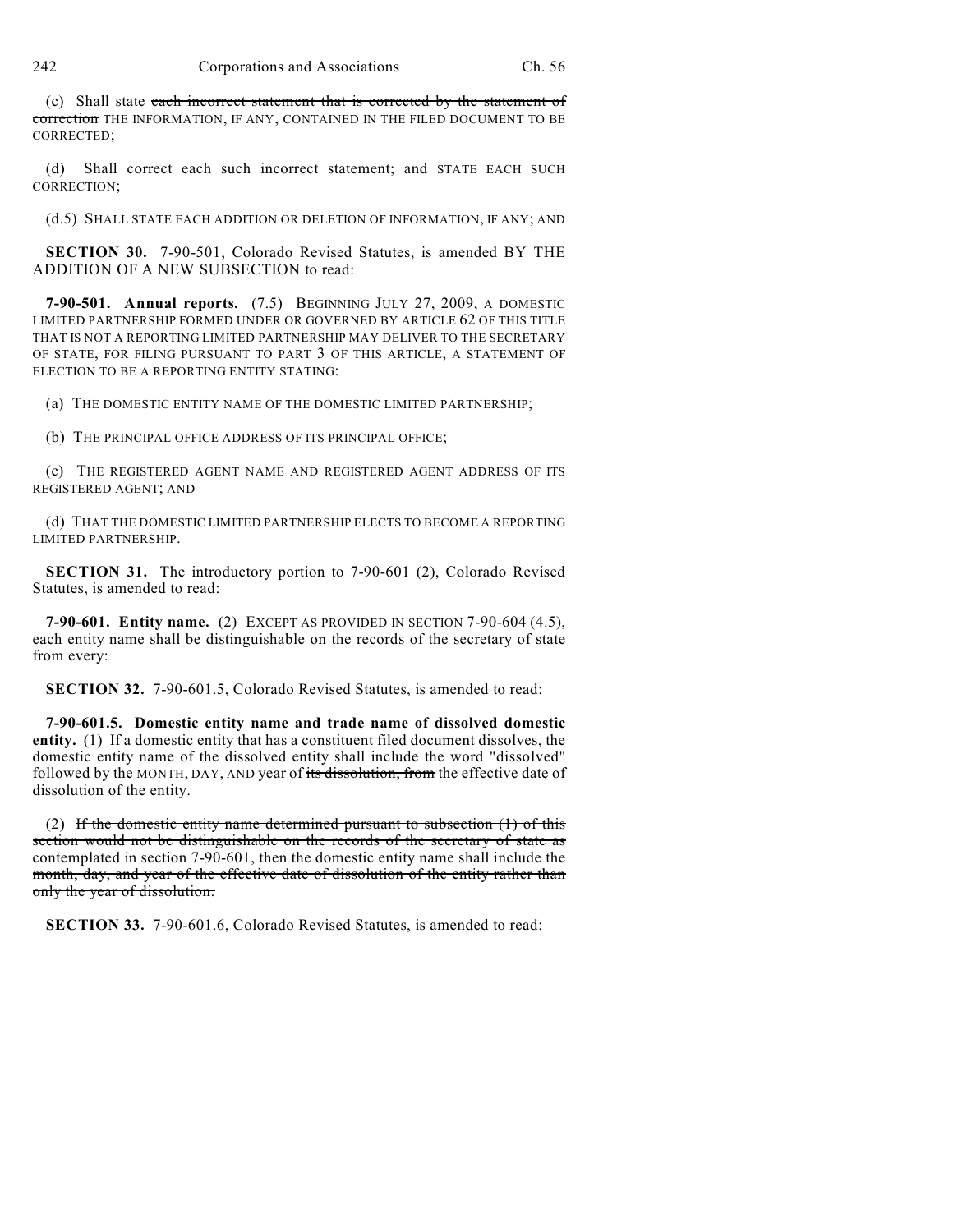**7-90-601.6. Entity name of delinquent entity.** (1) The entity name of a delinquent entity shall include the word "delinquent", followed by the MONTH, DAY, AND year in which it became delinquent OF THE EFFECTIVE DATE OF THE ENTITY'S DELINQUENCY, after the four hundredth day after the effective date of its delinquency under section 7-90-902 (2).

(2) If the entity name determined pursuant to subsection  $(1)$  of this section would not be distinguishable on the records of the secretary of state as contemplated in section 7-90-601, then the entity name shall include the month, day, and year of the effective date of the entity's delinquency under section 7-90-902 (2) rather than only the year of delinquency.

**SECTION 34.** 7-90-601.7, Colorado Revised Statutes, is amended to read:

**7-90-601.7. Foreign entity name and trade name of withdrawn foreign entity.** (1) If a foreign entity has a statement of foreign entity authority on file in the records of the secretary of state, but such authority has been relinquished, the foreign entity name of the foreign entity shall include the words "Colorado authority relinquished" followed by the year of such relinquishment EFFECTIVE DATE OF THE STATEMENT OF FOREIGN ENTITY WITHDRAWAL BY WHICH THE FOREIGN ENTITY RELINQUISHED ITS AUTHORITY.

(2) If the foreign entity name determined pursuant to subsection  $(1)$  of this section would not be distinguishable on the records of the secretary of state as contemplated in section 7-90-601, then the foreign entity name shall include the effective date of the statement of foreign entity withdrawal by which the foreign entity relinquished its authority rather than only the year of relinquishment.

**SECTION 35.** 7-90-604, Colorado Revised Statutes, is amended BY THE ADDITION OF THE FOLLOWING NEW SUBSECTIONS to read:

**7-90-604. Registered true name of a foreign entity.** (3.5) NO STATEMENT OF RENEWAL OF REGISTRATION OF TRUE NAME SHALL STATE A DELAYED EFFECTIVE DATE.

(4.5) A FOREIGN ENTITY THAT HAS IN EFFECT A REGISTRATION OF ITS TRUE NAME MAY DELIVER TO THE SECRETARY OF STATE, FOR FILING PURSUANT TO PART 3 OF THIS ARTICLE, A STATEMENT OF FOREIGN ENTITY AUTHORITY STATING THAT NAME AS ITS TRUE NAME.

**SECTION 36.** The introductory portion to 7-90-604 (4) (d) and 7-90-604 (4) (e), Colorado Revised Statutes, are amended to read:

**7-90-604. Registered true name of a foreign entity.** (4) (d) A foreign entity that has in effect a registration of its true name may transfer such registration to a domestic entity PERSON OTHER THAN A FOREIGN ENTITY, although that name is not the true name of the transferee, if, concurrently with the delivery of the foreign entity's statement of transfer of registration of true name to the secretary of state pursuant to paragraph (a) of this subsection (4), the transferee delivers to the secretary of state, for filing pursuant to part 3 of this article, either: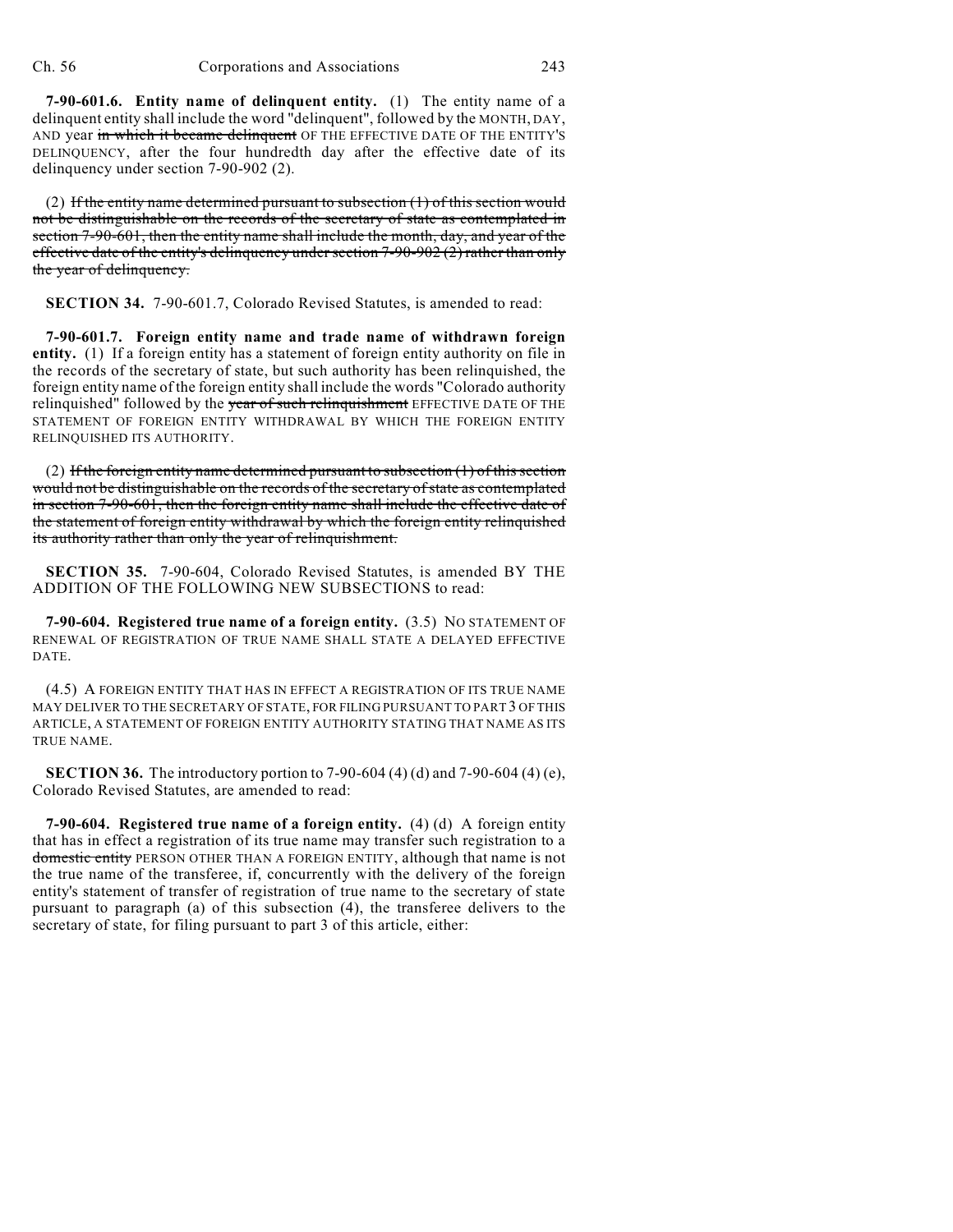(e) A foreign entity that has in effect a registration of its true name may transfer such registration to an individual if, concurrently with the delivery of the foreign entity's statement of transfer of registration of true name to the secretary of state pursuant to paragraph (a) of this subsection (4), the transferee delivers to the secretary of state, for filing pursuant to part 3 of this article, a statement of reservation of name reserving the transferred name as an entity name pursuant to section 7-90-602.

**SECTION 37.** 7-90-702 (5), Colorado Revised Statutes, is amended to read:

**7-90-702. Change or resignation of registered agent.** (5) Notwithstanding the provisions of section 7-90-304, the resignation of a registered agent A STATEMENT OF CHANGE DELIVERED BY A PERSON PURSUANT TO SUBSECTION (4) OF THIS SECTION is effective on the thirty-first day after the date that the statement of change effecting the resignation is filed in the records of the secretary of state or on a delayed effective date stated in the statement of change effecting the resignation that is not earlier than the thirty-first day, and not later than the ninetieth day, after the date the statement of change effecting the resignation is filed in the records of the secretary of state OR ON THE EFFECTIVE DATE OF A STATEMENT OF CHANGE APPOINTING A DIFFERENT PERSON AS REGISTERED AGENT, WHICHEVER OCCURS FIRST.

**SECTION 38.** The introductory portion to 7-90-704 (2), Colorado Revised Statutes, is amended to read:

**7-90-704. Service on entities.** (2) If an entity that is required to maintain a registered agent pursuant to this part 7 has no registered agent, or if the registered agent is not located under its registered agent name at its registered agent address, or if the registered agent cannot with reasonable diligence be served, the entity may be served by registered mail or by certified mail, return receipt requested, addressed to the entity at its principal office address. Service is perfected under this subsection (2) at the earliest of:

**SECTION 39.** 7-90-801, Colorado Revised Statutes, is amended BY THE ADDITION OF A NEW SUBSECTION to read:

**7-90-801. Authority to transact business or conduct activities required.** (5) A FOREIGN NONPROFIT ENTITY SHALL BE CONSIDERED TO BE TRANSACTING BUSINESS OR CONDUCTING ACTIVITIES IN THIS STATE IF IT IS REQUIRED TO FILE A REGISTRATION STATEMENT WITH THE SECRETARY OF STATE PURSUANT TO SECTION 6-16-104, C.R.S.

**SECTION 40.** 7-90-910, Colorado Revised Statutes, is amended to read:

**7-90-910. Effect of dissolution under section 7-90-907 or 7-90-908.** A domestic entity that is dissolved pursuant to section 7-90-907 or 7-90-908 continues its existence but may not carry on any business except as is appropriate to wind up and liquidate its business and affairs, and to give notice to claimants, in accordance with the organic statutes. A nonprofit corporation that is so dissolved, that continues to operate for nonprofit purposes, and that does not wind up its business and affairs shall be deemed an unincorporated organization as provided in section 7-30-101.1 that qualifies as a nonprofit association for purposes of the "Uniform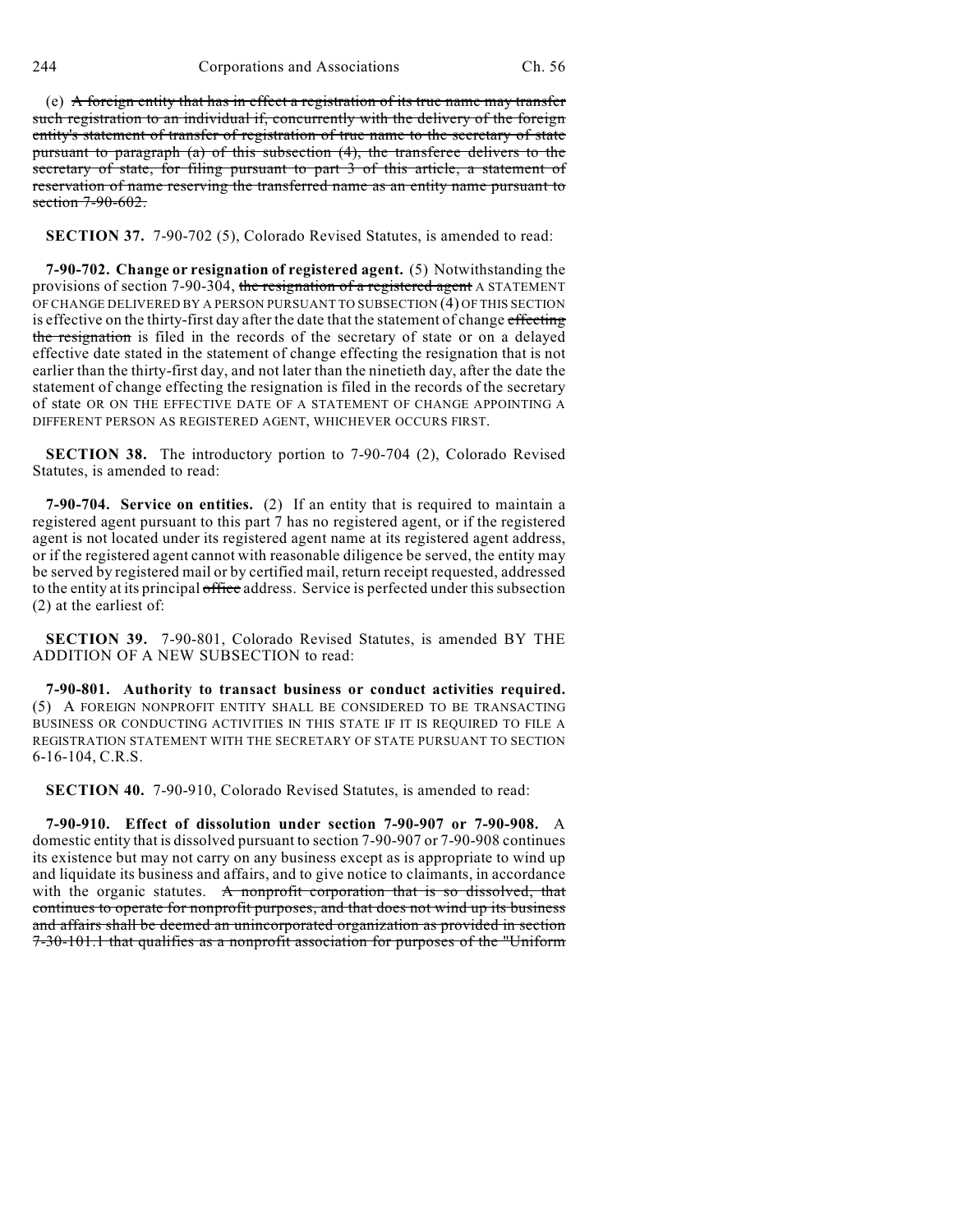Unincorporated Nonprofit Association Act", article 30 of this title, unless it reinstates itself as provided in part 10 of this article.

**SECTION 41.** 7-90-912 (4), Colorado Revised Statutes, is amended to read:

**7-90-912. Disposition of claims by publication.** (4) For purposes of this section and except where required PERMITTED to be disposed of under section 7-90-911, "claim" means any claim, excluding claims of this state, whether known, due or to become due, absolute or contingent, liquidated or unliquidated, founded on contract, tort, or other legal basis, or otherwise. For purposes of this section, an action to enforce a claim includes an arbitration under any agreement for binding arbitration between the dissolved domestic entity and the person making the claim and includes a civil action.

**SECTION 42.** 7-108-206 (4) (f), Colorado Revised Statutes, is amended to read:

**7-108-206. Committees.** (4) To the extent stated in the bylaws or by the board of directors, each committee shall have the authority of the board of directors under section 7-108-101; except that a committee shall not:

(f) Approve a PLAN OF CONVERSION OR plan of merger not requiring shareholder approval;

**SECTION 43.** 7-111-101, Colorado Revised Statutes, is amended to read:

**7-111-101. Merger.** (1) One or more domestic corporations may merge into another domestic corporation ENTITY if the board of directors of each DOMESTIC corporation THAT IS A PARTY TO THE MERGER AND EACH OTHER ENTITY THAT IS A PARTY TO THE MERGER adopts a plan of merger COMPLYING WITH SECTION 7-90-203.3 and the shareholders of each SUCH corporation, if required by section 7-111-103, approve the plan of merger.

(2) The plan of merger required by subsection  $(1)$  of this section shall state:

(a) The domestic entity name of each corporation planning to merge and the domestic entity name of the surviving corporation into which each corporation plans to merge;

(b) The terms and conditions of the merger, including the manner and basis of changing the owners' interests of each merging entity into owners' interests or obligations of the surviving entity or into money or other property in whole or in part; and

(c) (Deleted by amendment, L. 2003, p. 2322,  $\S$  254, effective July 1, 2004.)

(d) Any amendments to the articles of incorporation of the surviving corporation to be effected by the merger.

(3) The plan of merger may state other provisions relating to the merger.

**SECTION 44.** Article 111 of title 7, Colorado Revised Statutes, is amended BY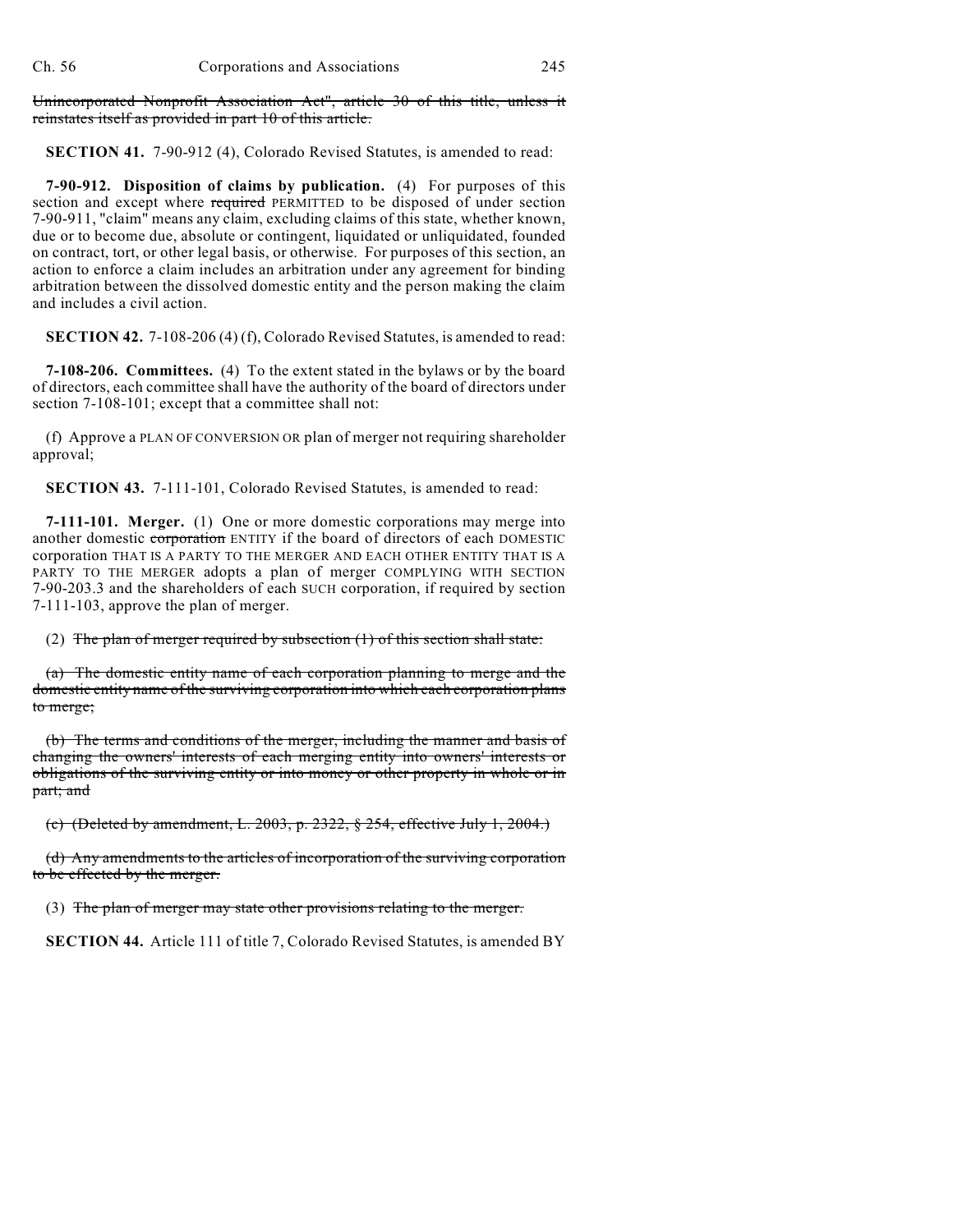THE ADDITION OF A NEW SECTION to read:

**7-111-101.5. Conversion.** A DOMESTIC CORPORATION MAY CONVERT INTO ANY FORM OF ENTITY PERMITTED BY SECTION 7-90-201 IF THE BOARD OF DIRECTORS OF THE CORPORATION ADOPTS A PLAN OF CONVERSION THAT COMPLIES WITH SECTION 7-90-201.3 AND THE SHAREHOLDERS OF THE CORPORATION, IF REQUIRED BY SECTION 7-111-103, APPROVE THE PLAN OF CONVERSION.

**SECTION 45.** 7-111-103 (1), (2), (3), (4), (5), (6) (a), and (9), Colorado Revised Statutes, are amended to read:

**7-111-103. Action on plan.** (1) After adopting A PLAN OF CONVERSION COMPLYING WITH SECTION 7-90-201.3, a plan of merger COMPLYING WITH SECTION 7-90-203.3, or A PLAN OF share exchange COMPLYING WITH SECTION 7-111-102, THE BOARD OF DIRECTORS OF THE CONVERTING CORPORATION, the board of directors of each corporation party to the merger, and the board of directors of each corporation whose shares will be acquired in the share exchange, shall submit the PLAN OF CONVERSION, plan of merger, except as provided in subsection (7) of this section or in section 7-111-104, or the plan of share exchange to its shareholders for approval.

(2) For A PLAN OF CONVERSION, a plan of merger, or A PLAN OF share exchange to be approved by the shareholders:

(a) The board of directors shall recommend the PLAN OF CONVERSION, plan of merger, or PLAN OF share exchange to the shareholders unless the board of directors determines that, because of conflict of interest or other special circumstances, it should make no recommendation and communicates the basis for its determination to the shareholders with the plan; and

(b) The shareholders entitled to vote on the PLAN OF CONVERSION, plan of merger, or PLAN OF share exchange shall approve the plan as provided in subsection (5) of this section.

(3) The board of directors may condition the effectiveness of the PLAN OF CONVERSION, plan of merger, or PLAN OF share exchange on any basis.

(4) The corporation shall give notice, in accordance with section 7-107-105, to each shareholder entitled to vote on the PLAN OF CONVERSION, plan of merger, or PLAN OF share exchange of the shareholders' meeting at which the plan will be voted upon. The notice shall state that the purpose, or one of the purposes, of the meeting is to consider the PLAN OF CONVERSION, plan of merger, or PLAN OF share exchange, and the notice shall contain or be accompanied by a copy of the plan or a summary thereof.

(5) Unless articles 101 to 117 of this title, including the provisions of section 7-117-101 (8), the articles of incorporation, bylaws adopted by the shareholders, or the board of directors acting pursuant to subsection (3) of this section require a greater vote, the PLAN OF CONVERSION, plan of merger, or PLAN OF share exchange shall be approved by each voting group entitled to vote separately on the plan by a majority of all the votes entitled to be cast on the plan by that voting group.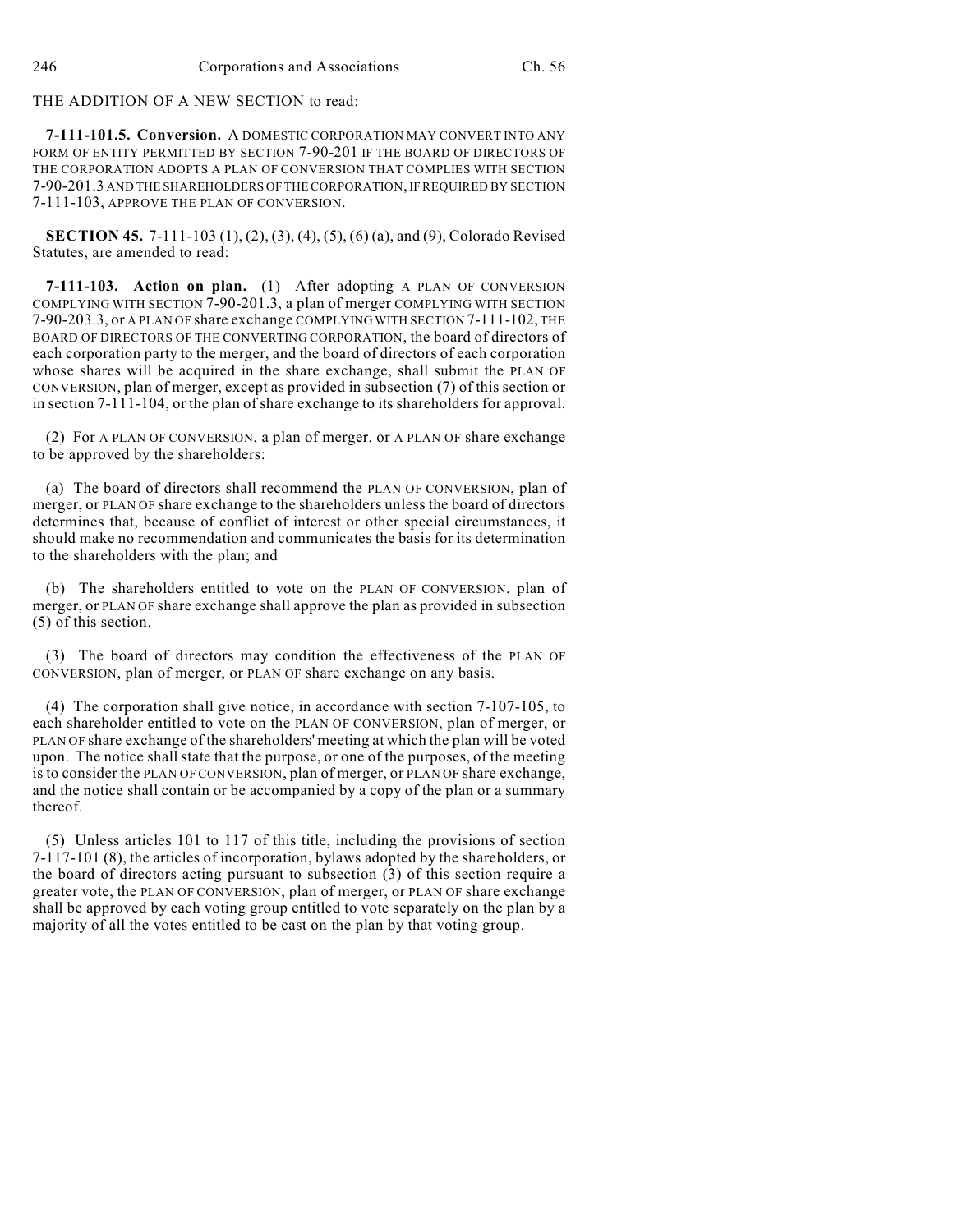(6) Separate voting by voting groups is required:

(a) On a plan of merger OR A PLAN OF CONVERSION if the plan contains a provision that, if contained in an amendment to the articles of incorporation, would require action by one or more separate voting groups on the amendment under section 7-110-104;

(9) After a plan of merger, A PLAN OF CONVERSION, or A PLAN OF share exchange is authorized, and at any time before the merger, CONVERSION, or share exchange becomes effective, the merger, CONVERSION, orshare exchange may be abandoned, subject to any contractual rights, without further shareholder action, in accordance with the procedure stated in the plan of merger, CONVERSION, or share exchange or, if none is stated, in the manner determined by the board of directors. If a merger, CONVERSION, or share exchange is abandoned after a statement of merger HAS BEEN FILED BY THE SECRETARY OF STATE PURSUANT TO SECTION 7-90-203.7, A STATEMENT OF CONVERSION HAS BEEN FILED BY THE SECRETARY OF STATE PURSUANT TO SECTION 7-90-201.7, or A PLAN OF share exchange has been filed by the secretary of state pursuant to section  $7-111-104.5$  or  $7-111-105$  stating a delayed effective date, the merger, CONVERSION, or share exchange may be prevented from becoming effective by delivering to the secretary of state, for filing pursuant to part 3 of article 90 of this title, before the date the merger or share exchange becomes effective pursuant to section 7-90-304, a statement of change that states that, by appropriate corporate action, the merger, CONVERSION, or share exchange has been abandoned.

**SECTION 46.** 7-111-104.5, Colorado Revised Statutes, is amended to read:

**7-111-104.5. Statement of merger or conversion.** (1) After a plan of merger is approved, the surviving corporation shall deliver to the secretary of state, for filing pursuant to part 3 of article 90 of this title, a statement of merger pursuant to section  $7-90-203(5)$  7-90-203.7. If the plan of merger provides for amendments to the articles of incorporation of the surviving corporation, articles of amendment effecting the amendments shall be delivered to the secretary of state for filing pursuant to part 3 of article 90 of this title.

(2) AFTER A PLAN OF CONVERSION IS APPROVED, THE CONVERTING CORPORATION SHALL DELIVER TO THE SECRETARY OF STATE, FOR FILING PURSUANT TO PART 3 OF ARTICLE 90 OF THIS TITLE, A STATEMENT OF CONVERSION PURSUANT TO SECTION 7-90-201.7.

**SECTION 47.** 7-111-106 (1), Colorado Revised Statutes, is amended, and the said 7-111-106 is further amended BY THE ADDITION OF A NEW SUBSECTION, to read:

**7-111-106. Effect of merger, conversion, or share exchange.** (1) Provision is made in THE EFFECT OF A MERGER SHALL BE AS PROVIDED IN section 7-90-204. for the effect of a merger.

(1.5) THE EFFECT OF A CONVERSION SHALL BE AS PROVIDED IN SECTION 7-90-202.

**SECTION 48.** Article 111 of title 7, Colorado Revised Statutes, is amended BY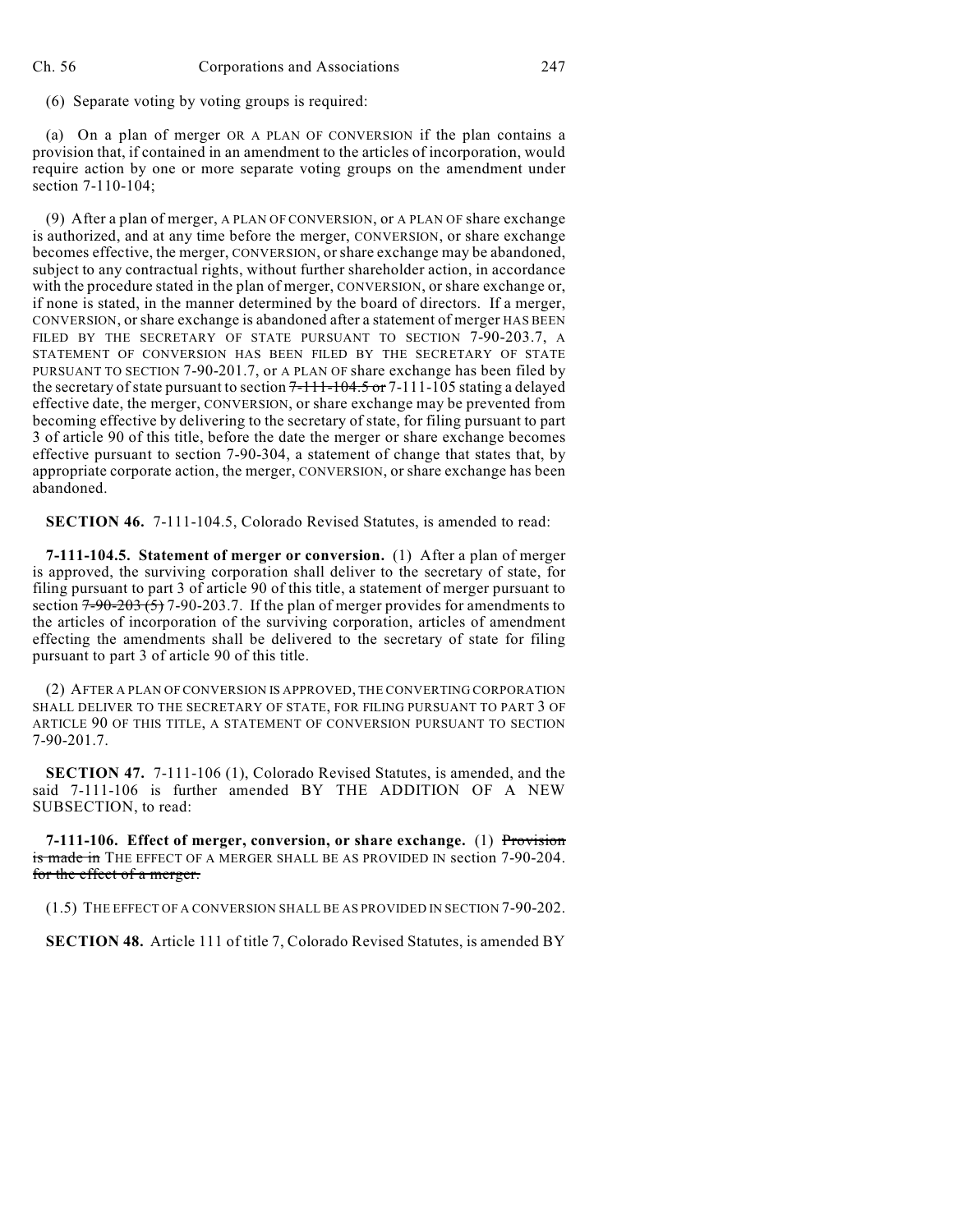THE ADDITION OF A NEW SECTION to read:

**7-111-106.5. Merger with foreign entity.** (1) ONE OR MORE DOMESTIC CORPORATIONS MAY MERGE WITH ONE OR MORE FOREIGN ENTITIES IF:

(a) THE MERGER IS PERMITTED BY SECTION 7-90-203 (2);

(b) THE FOREIGN ENTITY COMPLIES WITH SECTION 7-90-203.7 IF IT IS THE SURVIVING ENTITY OF THE MERGER; AND

(c) EACH DOMESTIC CORPORATION COMPLIES WITH THE APPLICABLE PROVISIONS OF SECTIONS 7-111-101 TO 7-111-104 AND, IF IT IS THE SURVIVING CORPORATION OF THE MERGER, WITH SECTION 7-111-104.5.

(2) UPON THE MERGER TAKING EFFECT, THE SURVIVING FOREIGN ENTITY OF A MERGER SHALL COMPLY WITH SECTION 7-90-204.5.

**SECTION 49.** The introductory portion to 7-111-107 (1) and 7-111-107 (1) (a),  $(1)$   $(c)$ ,  $(1)$   $(d)$ ,  $(1.5)$ , and  $(2)$   $(a)$   $(I)$ , Colorado Revised Statutes, are amended to read:

**7-111-107. Share exchange with foreign corporation.** (1) One or more domestic corporations may merge or enter into a share exchange with one or more foreign corporations if:

(a) In a merger, the merger is permitted by the law of the jurisdiction under the law of which each foreign corporation is incorporated and each foreign corporation complies with that law in effecting the merger;

(c) The foreign corporation complies with section  $7-111-104.5$  or  $7-111-105$  as the case may be, if it is the surviving corporation of the merger or acquiring corporation of the share exchange; and

(d) Each domestic corporation complies with the applicable provisions of sections 7-111-101 to 7-111-104 and, if it is the surviving corporation of the merger or acquiring corporation of the share exchange, with section 7-111-104.5 or 7-111-105. as the case may be.

 $(1.5)$  Upon the merger taking effect, the surviving foreign corporation of a merger shall comply with section 7-90-204.5.

(2) Upon the share exchange taking effect, the acquiring foreign corporation of a share exchange:

(a) Shall either:

(I) APPOINT A REGISTERED AGENT IF THE FOREIGN CORPORATION HAS NO REGISTERED AGENT AND maintain a registered agent pursuant to part 7 of article 90 of this title, whether or not the foreign corporation is otherwise subject to that part, to accept service in any proceeding to enforce any obligation or rights of dissenting shareholders of each domestic corporation party to the share exchange; or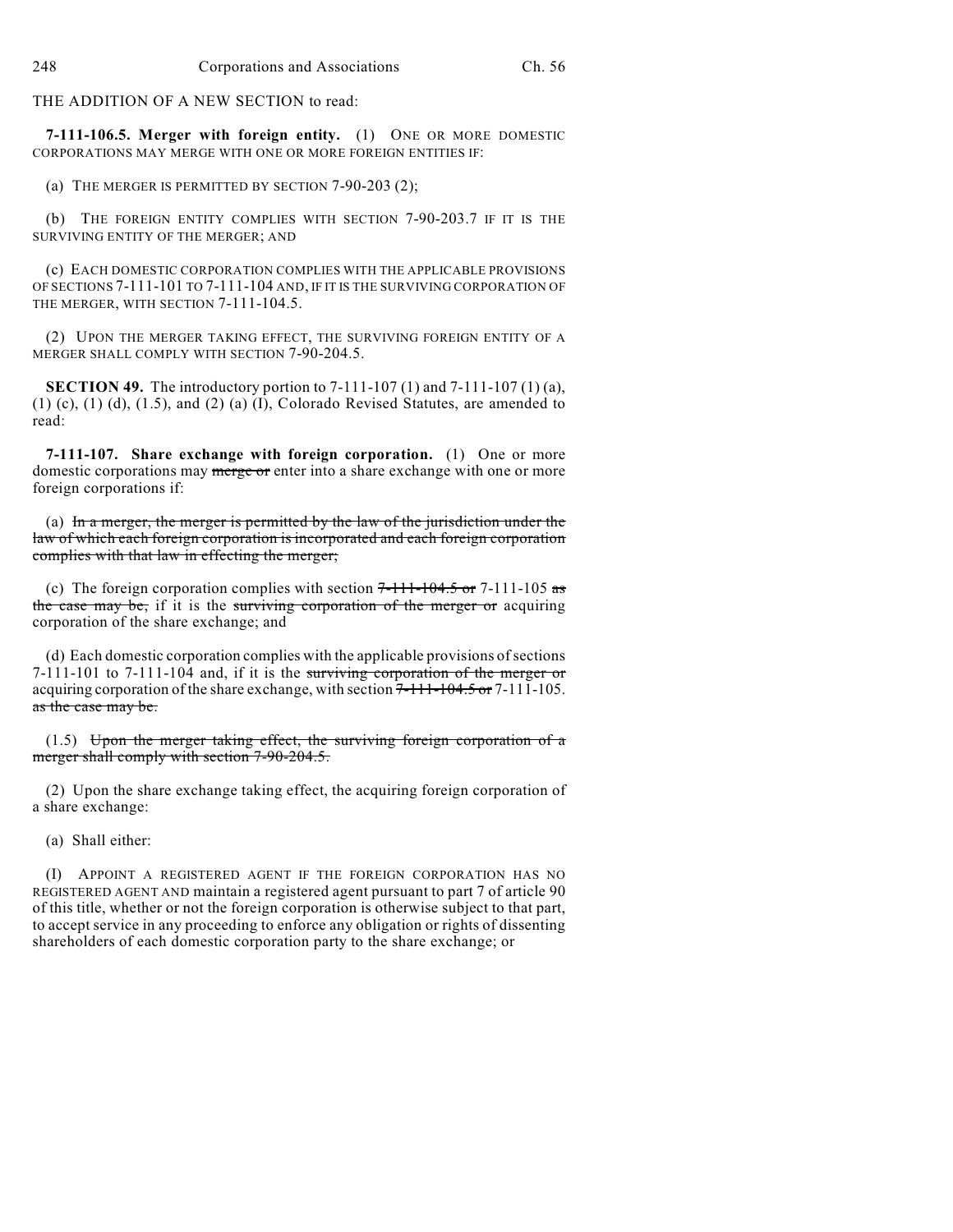**SECTION 50.** 7-123-101 (8), Colorado Revised Statutes, is amended to read:

**7-123-101. Purposes and applicability.** (8) A mutual ditch company may elect by a statement in its articles of incorporation that ONE OR MORE OF the provisions of the "Colorado Business Corporation Act", articles 101 to 117 of this title, relating to shares and shareholders, including articles 107, 110, 111, 113, and 116 of this title, apply to the shares and shareholders of the mutual ditch company in lieu of ONE OR MORE OF the provisions of articles 127, 130, 131, 133, and 136 121 TO 137 of this title.

**SECTION 51.** 7-125-101, Colorado Revised Statutes, is amended to read:

**7-125-101. Registered office and registered agent.** Part 7 of article 90 of this title, providing for registered agents and service of process, applies to nonprofit corporations incorporated under or subject to this article ARTICLES 121 TO 137 OF THIS TITLE.

**SECTION 52.** 7-128-206 (4) (f), Colorado Revised Statutes, is amended to read:

**7-128-206. Committees of the board.** (4) To the extent stated in the bylaws or by the board of directors, each committee of the board shall have the authority of the board of directors under section 7-128-101; except that a committee of the board shall not:

(f) Approve a PLAN OF CONVERSION OR plan of merger not requiring member approval; or

**SECTION 53.** 7-130-201 (2), Colorado Revised Statutes, is amended to read:

**7-130-201. Amendment of bylaws by board of directors or members.** (2) The members may amend the bylaws even though the bylaws may also be amended by the board of directors. In such instance, the action shall be taken in accordance with sections 7-130-103 and 7-130-104 as if each reference therein to the article ARTICLES of incorporation was a reference to the bylaws.

**SECTION 54.** 7-131-101, Colorado Revised Statutes, is amended to read:

**7-131-101. Merger.** (1) One or more DOMESTIC nonprofit corporations may merge into another nonprofit corporation DOMESTIC ENTITY if the board of directors of each nonprofit corporation THAT IS A PARTY TO THE MERGER AND EACH OTHER ENTITY THAT IS A PARTY TO THE MERGER adopts a plan of merger COMPLYING WITH SECTION 7-90-203.3 and the members entitled to vote thereon, if any, of the EACH SUCH nonprofit corporation, if required by section 7-131-102, approve the plan of merger.

(2) The plan of merger required by subsection  $(1)$  of this section shall state:

(a) The domestic entity name of each nonprofit corporation planning to merge and the domestic entity name of the surviving nonprofit corporation into which each nonprofit corporation plans to merge;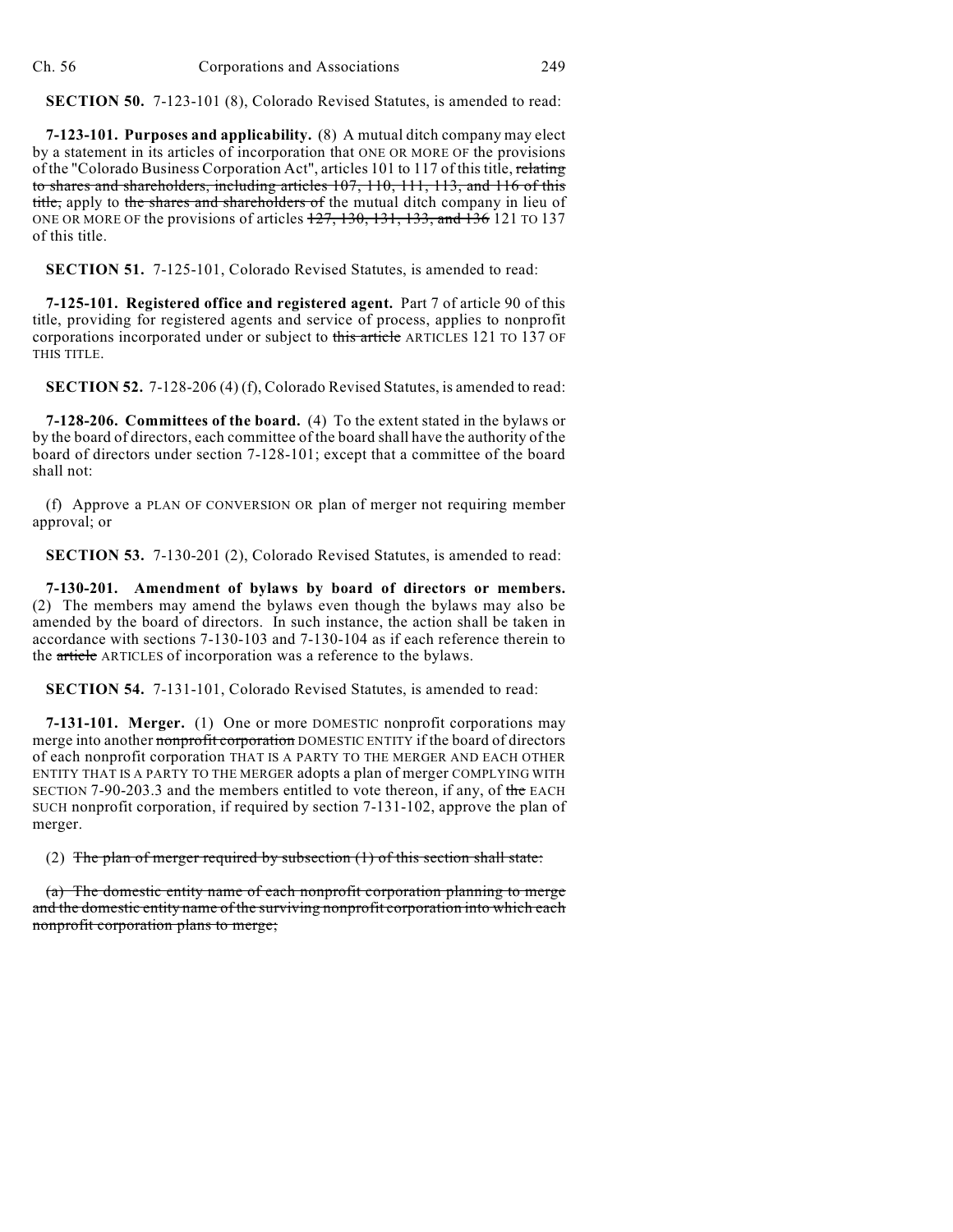(b) The terms and conditions of the merger, including the manner and basis of converting the memberships of each nonprofit corporation, if any, into memberships, obligations, or other interests of the surviving nonprofit corporation or any other entity or into money or other property in whole or in part; and

(c) (Deleted by amendment, L. 2003, p. 2345, § 318, effective July 1, 2004.)

(d) Any amendments to the articles of incorporation of the surviving nonprofit corporation to be effected by the merger.

(3) The plan of merger may state other provisions relating to the merger.

**SECTION 55.** Article 131 of title 7, Colorado Revised Statutes, is amended BY THE ADDITION OF A NEW SECTION to read:

**7-131-101.5. Conversion.** A NONPROFIT CORPORATION MAY CONVERT INTO ANY FORM OF ENTITY PERMITTED BY SECTION 7-90-201 IF THE BOARD OF DIRECTORS OF THE NONPROFIT CORPORATION ADOPTS A PLAN OF CONVERSION THAT COMPLIES WITH SECTION 7-90-201.3 AND THE MEMBERS ENTITLED TO VOTE THEREON, IF ANY, IF REQUIRED BY SECTION 7-131-102, APPROVE THE PLAN OF CONVERSION.

**SECTION 56.** 7-131-102, Colorado Revised Statutes, is amended to read:

**7-131-102. Action on plan of conversion or merger.** (1) After adopting the A PLAN OF CONVERSION COMPLYING WITH SECTION 7-90-201.3 OR A plan of merger COMPLYING WITH SECTION 7-90-203.3, THE BOARD OF DIRECTORS OF THE CONVERTING NONPROFIT CORPORATION OR the board of directors of each nonprofit corporation that is a party to the merger shall also submit the PLAN OF CONVERSION OR plan of merger to its members, if any are entitled to vote thereon, for approval.

(2) If the nonprofit corporation does have members entitled to vote with respect to the approval of a PLAN OF CONVERSION OR plan of merger, A PLAN OF CONVERSION OR a plan of merger is approved by the members if:

(a) The board of directors recommends the PLAN OF CONVERSION OR plan of merger to the members entitled to vote thereon unless the board of directors determines that, because of conflict of interest or other special circumstances, it should make no recommendation and communicates the basis for its determination to the members with the plan; and

(b) The members entitled to vote on the PLAN OF CONVERSION OR plan of merger approve the plan as provided in subsection (7) of this section.

(3) After adopting the PLAN OF CONVERSION OR plan of merger, THE BOARD OF DIRECTORS OF THE CONVERTING NONPROFIT CORPORATION OR the board of directors of each nonprofit corporation party to the merger shall submit the PLAN OF CONVERSION OR plan of merger for written approval by any person or persons whose approval is required by a provision of the articles of incorporation of the nonprofit corporation and as recognized by section 7-130-301 for an amendment to the articles of incorporation or bylaws.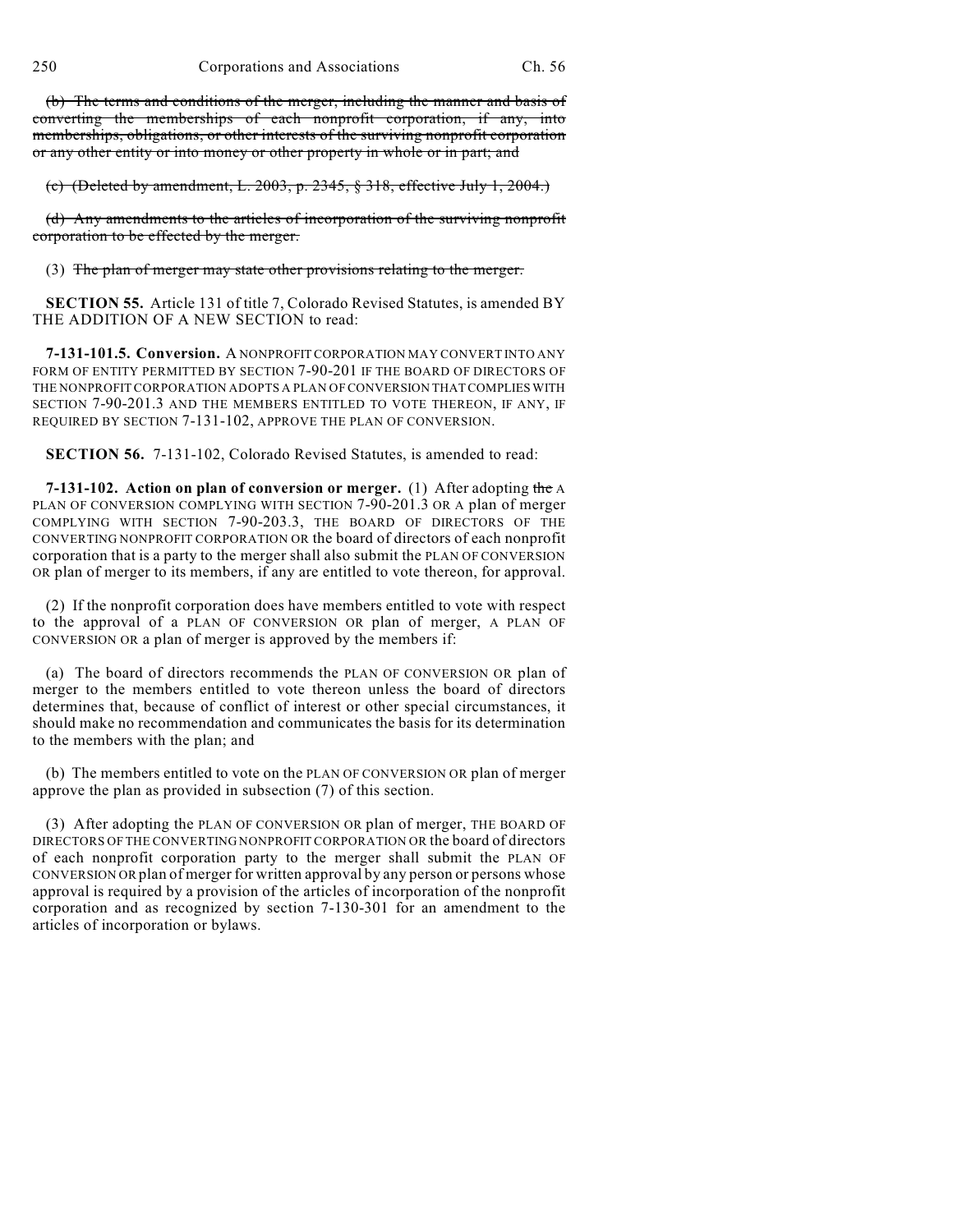#### Ch. 56 Corporations and Associations 251

(4) If the nonprofit corporation does not have members entitled to vote on a CONVERSION OR merger, the CONVERSION OR merger shall be approved and adopted by a majority of the directors elected and in office at the time the PLAN OF CONVERSION OR plan of merger is considered by the board of directors. In addition, the nonprofit corporation shall provide notice of any meeting of the board of directors at which such approval is to be obtained in accordance with section 7-128-203. The notice shall also state that the purpose, or one of the purposes, of the meeting is to consider the proposed CONVERSION OR merger.

(5) The board of directors may condition the effectiveness of the PLAN OF CONVERSION OR plan of merger on any basis.

(6) The nonprofit corporation shall give notice, in accordance with section 7-127-104, to each member entitled to vote on the PLAN OF CONVERSION OR plan of merger of the members' meeting at which the plan will be voted on. The notice shall state that the purpose, or one of the purposes, of the meeting is to consider the PLAN OF CONVERSION OR plan of merger, and the notice shall contain or be accompanied by a copy of the plan or a summary thereof.

(7) Unless articles 121 to 137 of this title, the articles of incorporation, bylaws adopted by the members, or the board of directors acting pursuant to subsection (5) of this section require a greater vote, the PLAN OF CONVERSION OR plan of merger shall be approved by the votes required by sections 7-127-205 and 7-127-206 by every voting group entitled to vote on the PLAN OF CONVERSION OR plan of merger.

(8) Separate voting by voting groups is required on a PLAN OF CONVERSION OR plan of merger if the plan contains a provision that, if contained in an amendment to the articles of incorporation, would require action by one or more separate voting groups on the amendment.

**SECTION 57.** 7-131-103 (1), Colorado Revised Statutes, is amended, and the said 7-131-103 is further amended BY THE ADDITION OF A NEW SUBSECTION, to read:

**7-131-103. Statement of merger or conversion.** (1) After a plan of merger is approved, pursuant to section 7-131-102, the surviving nonprofit corporation shall deliver to the secretary of state, for filing pursuant to part 3 of article 90 of this title, a statement of merger pursuant to section  $7-90-203$  (5)  $7-90-203$ .7. If the plan of merger provides for amendments to the articles of incorporation of the surviving nonprofit corporation, articles of amendment effecting the amendments shall be delivered to the secretary of state for filing pursuant to part 3 of article 90 of this title.

(4) AFTER A PLAN OF CONVERSION IS APPROVED, THE CONVERTING NONPROFIT CORPORATION SHALL DELIVER TO THE SECRETARY OF STATE, FOR FILING PURSUANT TO PART 3 OF ARTICLE 90 OF THIS TITLE, A STATEMENT OF CONVERSION PURSUANT TO SECTION 7-90-201.7.

**SECTION 58.** 7-131-104, Colorado Revised Statutes, is amended to read:

**7-131-104. Effect of merger or conversion.** (1) The effect of a merger shall be